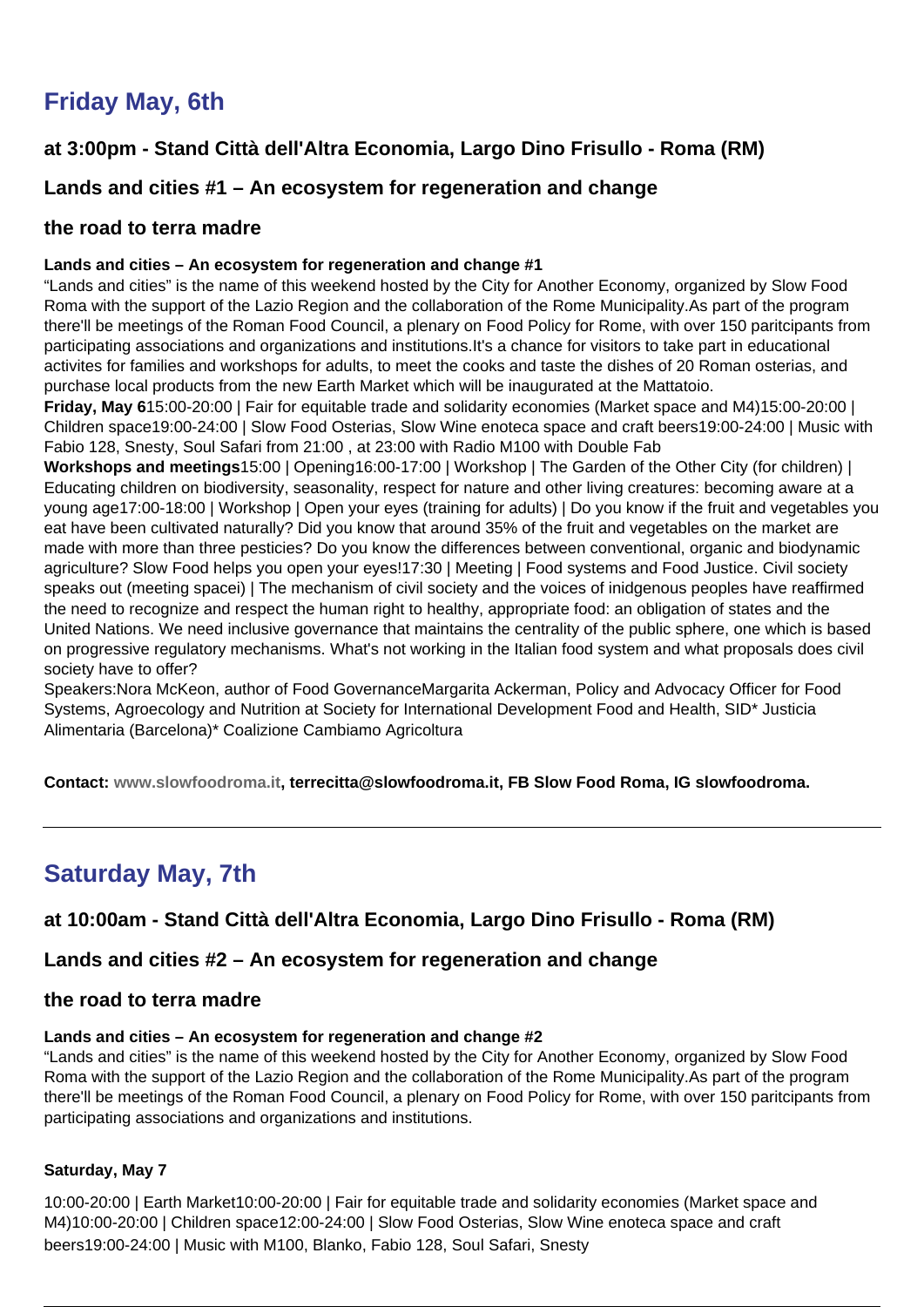# **Sunday May, 8th**

# **at 10:00am - Stand Città dell'Altra Economia, Largo Dino Frisullo - Roma (RM)**

# **Lands and cities #3 – An ecosystem for regeneration and change**

### **the road to terra madre**

#### **Lands and cities – An ecosystem for regeneration and change #3**

"Lands and cities" is the name of this weekend hosted by the City for Another Economy, organized by Slow Food Roma with the support of the Lazio Region and the collaboration of the Rome Municipality.As part of the program there'll be meetings of the Roman Food Council, a plenary on Food Policy for Rome, with over 150 paritcipants from participating associations and organizations and institutions.

#### **Sunday, May 8**

10:00-20:00 | Earth Market10:00-20:00 | Fair for equitable trade and solidarity economies (Market space and M4)10:00-20:00 | Children space12:00-24:00 | Slow Food Osterias, Slow Wine enoteca space and craft beers19:00-24:00 | Music with M100, Blanko, Fabio 128, Soul Safari, Snesty

# **Friday May, 13th**

**at 4:15pm - Stand Viale delle Magnolie & Casa del Cinema, Piazzale Napoleone I - Roma (RM)**

#### **Regeneration Conference #1**

#### **the road to terra madre**

**As part of the Festival of Small Towns in Lazio, in Rome, there are conferences dedciated to "Regeneration". It's an opportunity to learn more about the food policy of cities who take the importance of biodiversity seriously, and who see it as a driver of growth for small towns.**

#### **Program of May 13**

#### **16:15-18:30 | Conference | Food at the center of urban regeneration | Casa del Cinema**

Over 50% of the world population lives in cities. By 2050 this figure will reach 70%. City dwellers consume the majority of the food produced in the world, with all that implies for soil use, freshwater resources and carbon emissions. quel Without a real transfromation of the urban food system there cannot be food security nor any ecological transition.The paths that cities are taking is worth following, especially where cities have adopted a food policy, bringing together different actors to achieve common goals like the reduction of food waste, the promotion of sustainable diets, and the integration of cities with the economies of the surrounding countryside.Speakers:Sabrina Alfonsi, agriculture, environment and recycling councillor for the Rome municipalityAndrea Calori, author of Food and the cities. Food policies for sustainable and president of EStà – Economy and SustainabilityGigi Ranieri, strategic planner for the city of Bari and its food policyGabriella D'Amico, of Botteghe del mondo, Promotor of the Food Policy for RomeEnrica Onorati, agriculture, food culture and environment councillor for the Lazio ReigonModerator: Raoul Tiraboschi, Vice-President of Slow Food Italia

Collective canteens A network of sustainable canteens has change agricutlure in Florence, with Antonio Ciappi of the Slow Food Cooks' AllianceOrganic food is served in all public canteens in Copenhagen, with Betina Bergmann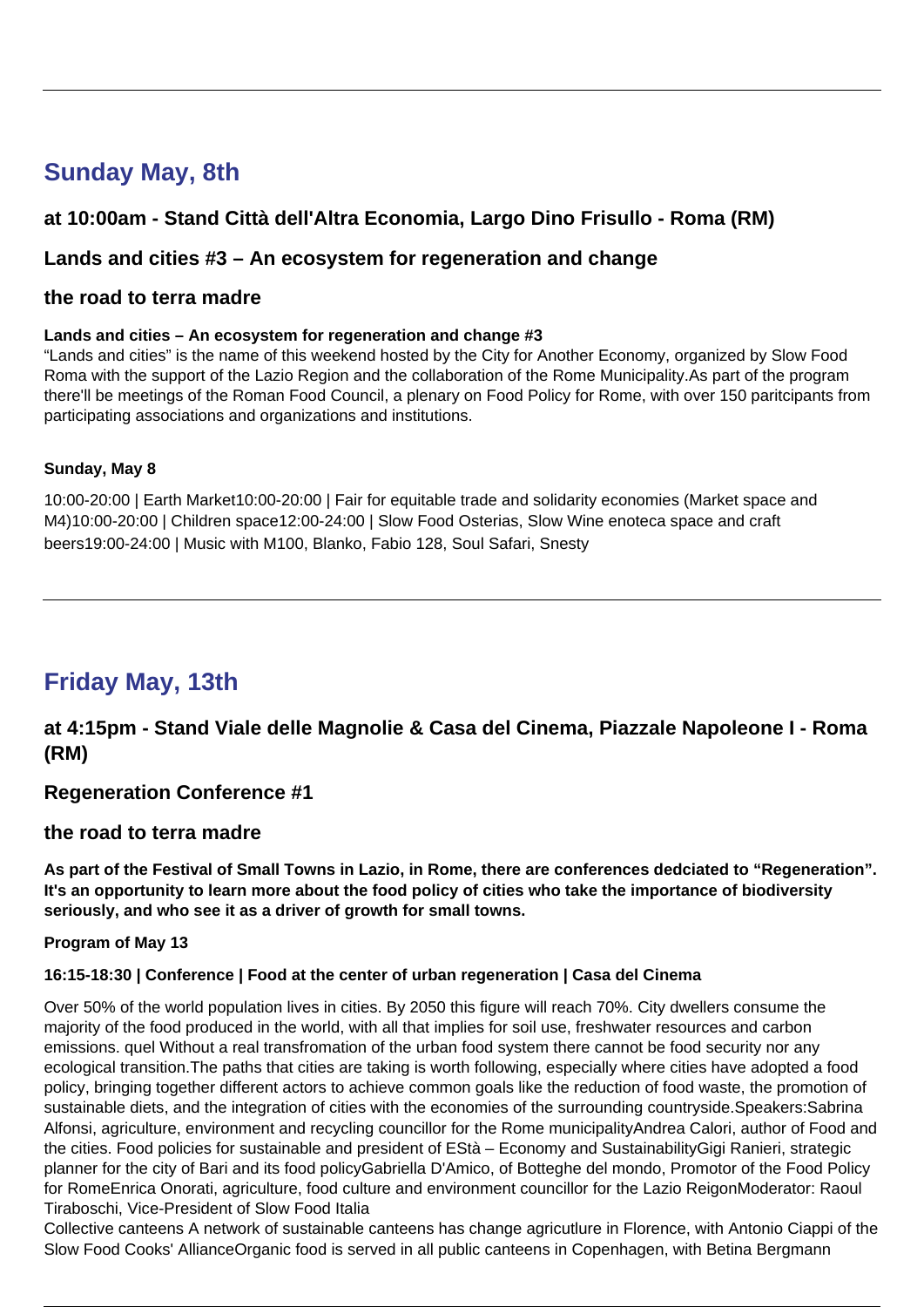Madsen, head of public eating spaces in CopenaghenProducers and the cityTaranto looks to the sea: mussel harvesters designing a future for the city with Luciano Carriero of the Slow Food Presidium for the Taranto black musselCampaigns against food wasteA solidarity project against food wate in Rome with Giulia Micozzi of ReFoodGeesParticipation is free. The event will be trasnmitted live (in Italian) on the home page.This event is organized by Slow Food Italia with the support of the Lazio Region and in collaboration with Legambiente, Arsial, the Rome Municipality and Slow Food Lazio, and the participation of the Small Towns of Lazio.

# **at 5:00pm - Stand Slow Food USA, 9322 3rd Avenue 402 - Brooklyn (NY)**

# **Slow Seed Summit: Seed preservation and food security**

## **the road to terra madre**

For three days, hundreds of people from around the world will virtually gather, listen and discuss the regeneration of our world's foodways to advance good, clean and fair food for all. Each day will focus on a new lens through which our attendees will listen, share and plan the future of our climate, health and food justice

MAY 13 - SEED PRESERVATION & FOOD SECURITY

Learn about global efforts in seed preservation on many scales: micro to large community seed library projects. We spotlight the practice of wild harvesting as a method of gaining food security. Today we explore the question: Can the act of seed preservation ensure food security?

All times are in CET.

5pm: Opening KeynoteHear from Slow Food Vice President Edie Mukiibi about the state of Slow Seeds globally and what to expect during our summit!6pm: Seed Libraries Powered by CommunitySeed libraries protect our biodiversity and ensure food security. Hear from people doing just this on small and large scales, globally.7.30pm: Watch & LearnWatch and learn some prerecorded material about specific seed projects throughout the network!8.15pm: Responsible Wild HarvestingFood sovereignty includes wild foods. Learn from our speakers about harvesting wild seeds for food responsibly from many climates.9.30pm: Watch & LearnWatch and learn some prerecorded material about specific seed projects throughout the network!12.45am: [SPANISH] Semillas Libres y Vivas Para Nuestra Soberania AlimentariaLa semilla es Vida, soberanía, alimento, libertad, memoria, cultura, resistencia, continuidad, origen, recuperar, conservar, encuentro, intercambio, articulación y relación con el agua, con la tierra y con el territorio.

This event is part of The Road to Terra Madre, a series of initiatives organized by the Slow Food network around the world to pave the way towards the international gathering which takes place in Turin, Italy, from September 22-26 and where participants will design the future of food together.

# **Saturday May, 14th**

**at 9:30am - Stand Viale delle Magnolie & Casa del Cinema, Piazzale Napoleone I - Roma (RM)**

# **Regeneration Conference #2**

#### **the road to terra madre**

**As part of the Festival of Small Towns in Lazio, in Rome, there are conferences dedciated to "Regeneration". It's an opportunity to learn more about the food policy of cities who take the importance of biodiversity seriously, and who see it as a driver of growth for small towns.**

#### **Program of May 14**

10:15-12:30 | Conference | The revival of villages begins with biodiversityWhat future do we imagine for small villages? As tourist destinations, or places for property speculation?Or do we want to recover their productive and social dimension, support the foundation of new businesses owned by young farmers and food producers who can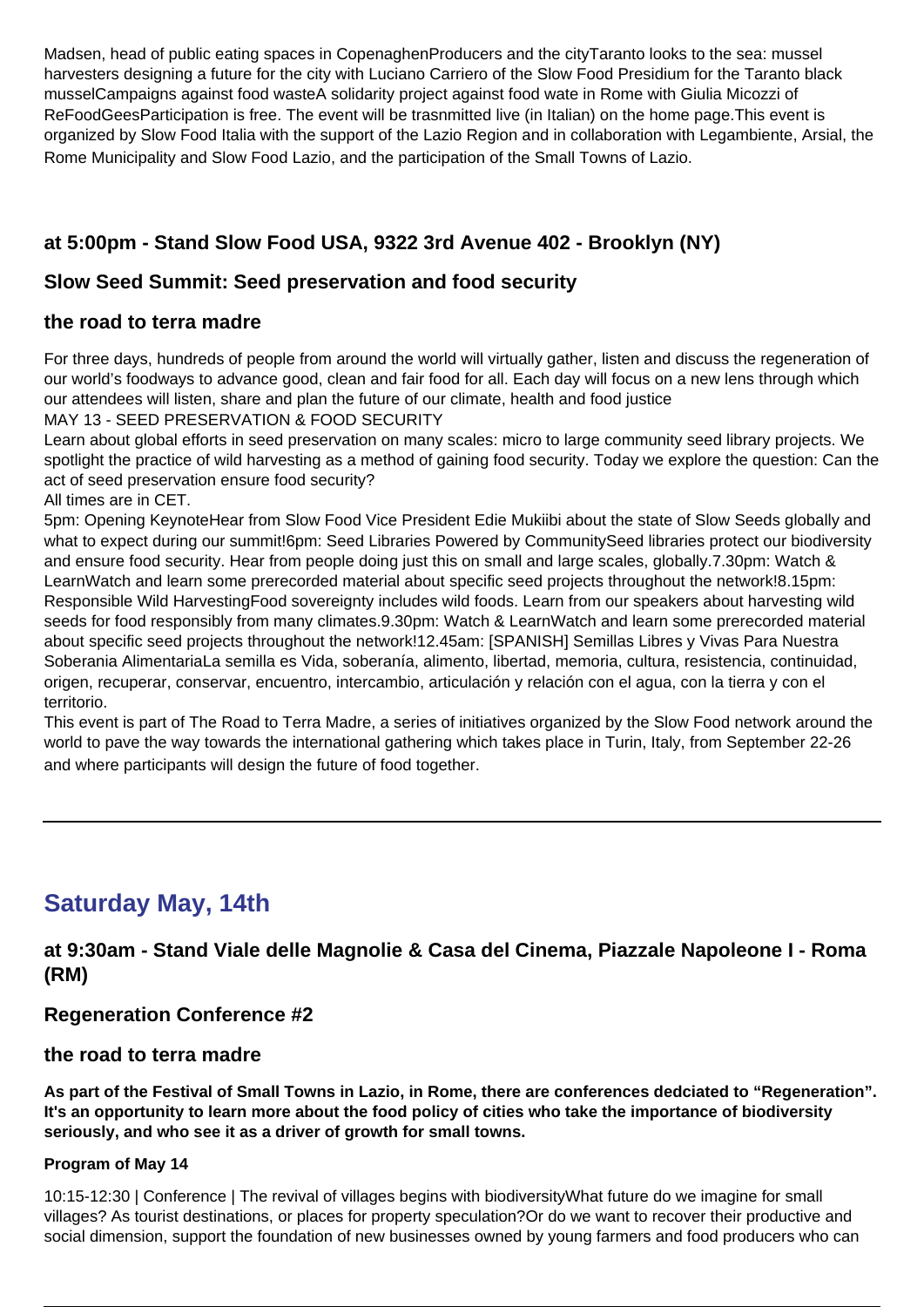relaunch these towns and modenrize them, ensuring the maintenance of essential services, promoting the community dimension and solidarity. In other words, putting food, biodvierstiy, landscapes and local communities at the heart of the economy?IntroductionCristiana Avenali, manager of the Small Towns in Lazio initiativeMaurizio Gubbiotti, President of Roma NaturaOttavia Ricci, advisor to Minister Franceschini for the promotion of cultural heritage Speakers: Leandro Ventura, director of the Central Institute for Immaterial HeritageVito Teti, Professor of Antropology at the University of CalabriaAnna Kauber, director and writerAntonella Galdi, Vice/Secretary General of ANCINicola Zingaretti, President of the Lazio Region Carlo Petrini, President of Slow FoodDario Franceschini, Minister for CultureModerator: Barbara Nappini, President of Slow Food ItaliaGood practices to be discussed during the conference:Capranica Prenestina and its chestnuts, with Rosaria OlevanoPriverno and its ancient olive groves, with Paola Orsini, producer of extra-virgin olive oil in Priverno Participation is free. The event will be trasnmitted live (in Italian) on the home page.This event is organized by Slow Food Italia with the support of the Lazio Region and in collaboration with Legambiente, Arsial, the Rome Municipality and Slow Food Lazio, and the participation of the Small Towns of Lazio.

# **at 5:00pm - Stand Slow Food USA, 9322 3rd Avenue 402 - Brooklyn (NY)**

# **Slow Seed Summit: Seed sovereignty, ethics & advocacy**

## **the road to terra madre**

For three days, hundreds of people from around the world will virtually gather, listen and discuss the regeneration of our world's foodways to advance good, clean and fair food for all. Each day will focus on a new lens through which our attendees will listen, share and plan the future of our climate, health and food justice

MAY 14 - SEED SOVEREIGNTY, ETHICS & ADVOCACY

Various technologies are impacting seed sovereignty of communities, and often these technological efforts ieopardize seed ownership and threaten Earth's biodiversity, livelihoods, cultures and health. Today we explore the question: What does it mean to have sovereignty over a community's seeds, and can we create mechanisms that facilitate a more regenerative ecosystem?

All times are in CET.

5pm: Keynote: Challenges Related to Genetic Engineering of SeedsHear from Astrid Oesterreicher about genetic engineering, ethical technologies surrounding genetic modification and why focus on this technology is different from region to region.6pm: Little Seeds Fighting the GiantCorporate seed ownership threatens biodiversity, livelihoods, cultures & health. How to keep seed out of the hands of profit seekers?7.15pm: Author ReadingsHear from authors of the Kinship Book series8.15pm: Building a Collective Vision for SeedsCome build a manifesto together as we look at seed as kin, community-centered ecosystems, and belonging and ownership.9.45pm: Reckoning Race and "Regeneration" Beyond the FarmWhat do we mean when we talk about regenerative agriculture? What is missing from the conversation when media uses this term liberally?10.45pm: Watch & Learn: Seeds of Vandana Shiva MovieToday we are screening the film: Seeds of Vandana Shiva.

This event is part of The Road to Terra Madre, a series of initiatives organized by the Slow Food network around the world to pave the way towards the international gathering which takes place in Turin, Italy, from September 22-26 and where participants will design the future of food together.

# **Sunday May, 15th**

# **at 4:30pm - Stand Slow Food USA, 9322 3rd Avenue 402 - Brooklyn (NY)**

# **Slow Seed Summit: Women, Seeds and Community**

#### **the road to terra madre**

For three days, hundreds of people from around the world will virtually gather, listen and discuss the regeneration of our world's foodways to advance good, clean and fair food for all. Each day will focus on a new lens through which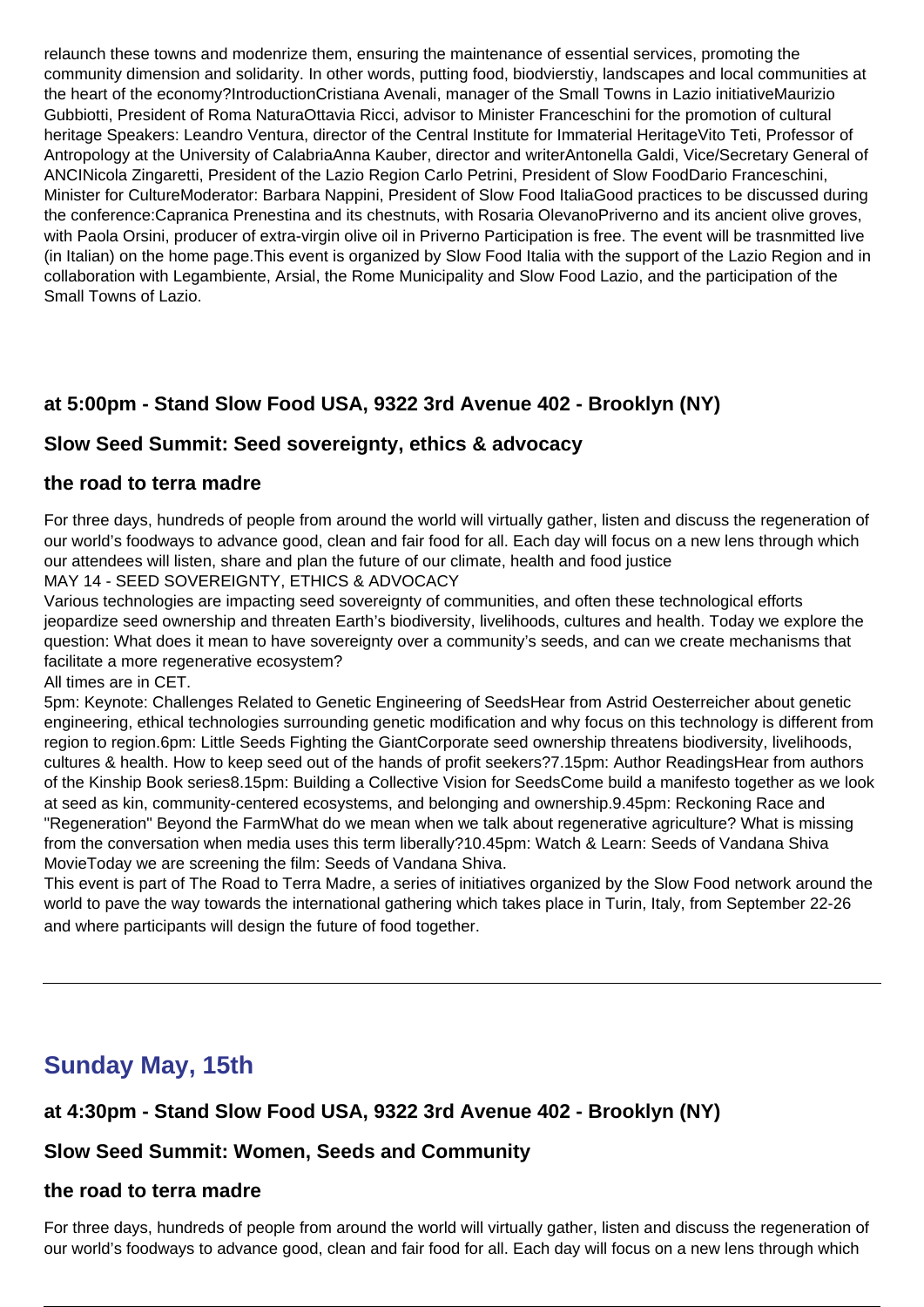our attendees will listen, share and plan the future of our climate, health and food justice MAY 15 - WOMEN, SEEDS AND COMMUNITY

The world over, women have been caretakers and protectors of seed, and it is this work that we will highlight on the final day of our Seed Summit. We will hear from visionaries, advocates and champions of seed rematriation, and hear about efforts to regenerate community health by growing, protecting and eating seeds. All times are in CET.

4.30pm: Keynote: Vandana ShivaWe hear from Dr. Vandana Shiva, scholar, environmental activist, food sovereignty advocate, ecofeminist and anti-globalization author.6.15pm: Seed Rematriation: Bringing Seeds HomeReturning seed to their communities of origin is important for maintaining biodiversity, ownership and security.7.30pm: Author ReadingsHear from authors of the Kinship Book series8.30pm: Regenerating Community Health with SeedsWe close the summit in discussion about regenerating community health with growing, protecting and eating seeds.10pm: Closing KeynoteWe end our amazing days together with a reflection on the Summit and a look ahead. Thank you for joining us!

This event is part of The Road to Terra Madre, a series of initiatives organized by the Slow Food network around the world to pave the way towards the international gathering which takes place in Turin, Italy, from September 22-26 and where participants will design the future of food together.

# **Sunday May, 22nd**

# **at 9:00am - Stand Old Market Square, SNP 25 Square - Bratislava ()**

## **Degustorium**

#### **the road to terra madre**

**On May 22 the 3rd edition of the Degustorium Festival will be held in Bratislava, and the first Slovakian Earth Market opens in Bátovce**

**Slow Food in Slovakia celebrates the International Day for Biological Diversity with the opening of the third edition of [Degustorium](https://www.degustorium.sk/), organized by Slow Food Pressburg in the center of Bratislava.** 

**It will also mark the entry of the farmers' market of Bátovce into the worldwide network of Slow Food Earth Markets. Started in 2019 in Gazdovský Dvor, a former farm in Tren?ianska Turná, the market has seen growing success by promoting local producers who safeguard Slovakian food traditions in a pleasant, family-friendly atmosphere. The market unites 22 exhibitors who offer honeys, flowers and bulbs, spring vegetables, fruits and vegetables, as well as marmalades, juices, syrups and spreads, cow milk cheese, flour, pumpkin seeds, sourdough bread, herbal teas, spices and wines. Program**

 **GROUND FLOOR / LARGE STAGE - moderated discussions 10:00 Opening Ceremony** / **Petra Molnárová, Slow Food Pressburg and Peter Varmuža, YEME10:15 - 11:00 O v?iarstvo - the most valuable heritage we have at home / PhDr. Iveta Zuskinová - ethnologist, Katarína Klimova - protection association BROZ, Jozef Zvara - farm Zlatý V?šok / Dúbravy, Marcela Nemcová - farm Na háji / OZ Náš vlna / Guba?a, Jana Kantorová / Farm Kantor, Povrazník11:30 - 12:10 Food as a political act / Martin Hojsík** - **MEP, Martin Ondráš - expert on food law and food safety MPRV SR , Petra Cséfalvayová - Institute of Circular Economics INCIEN , Bálint Pém - Pemak, Patince ; Michal Rohac - Dream Farm, Harad13:30 - 14:10 slow Yeme - slow and full / Peter Varmuža - general director of YEME, Giuseppe Castagn and - Castagna Formaggi, Andrea Guiddo - Michelis, Michal Novák - Farma Kuchyna, Marián Jackuliak - Gemerské ove?ky;14:50 - 15:30 Competence, professionalism and tradition in the service of tastes - Maître Fromager of Ornavass / Giuseppe Castagna - Castagna Formaggi, Piedmont, Italy, Andrea Castagna - Ambassador of the University of Gastronomic Sciences (Slow Food), Pollenzo, Italy15:45 - 16:30 We will move on slowly - 10 years of the Slow Food movement in Slovakia / Petra Molnárová - Slow Food Pressburg, Róbert Góra - Salka Farm, Eliška Gálisová - Dream Farm, Slavomíra Raškovi? - Gašperov Mlyn Batizovce, Monika Slížiková -MAS Hont Tekov, Peter Bur?o - mayor of Bátovce;16:45 - 17:30 Local & Global - Martina Matejí?ková - KakawCo +, Erik Šimšík - Goriffe; Michal Kucharovi? - Oleamo.skGROUND FLOOR - slow market9:00 - 18:00 slow sellers will present themselves, including family farms, manufactories from Slovakia, but also from the Czech Republic, who will bring the best of their offer to the Degustorium;FLOOR - Live cooking** with Slávka Raškovi?**11:00 - 11:30 Daniel Karas / Rodkva Kimchi, Bratislava12:00 - 12:30 Martin Miklošík / Bistronomy,**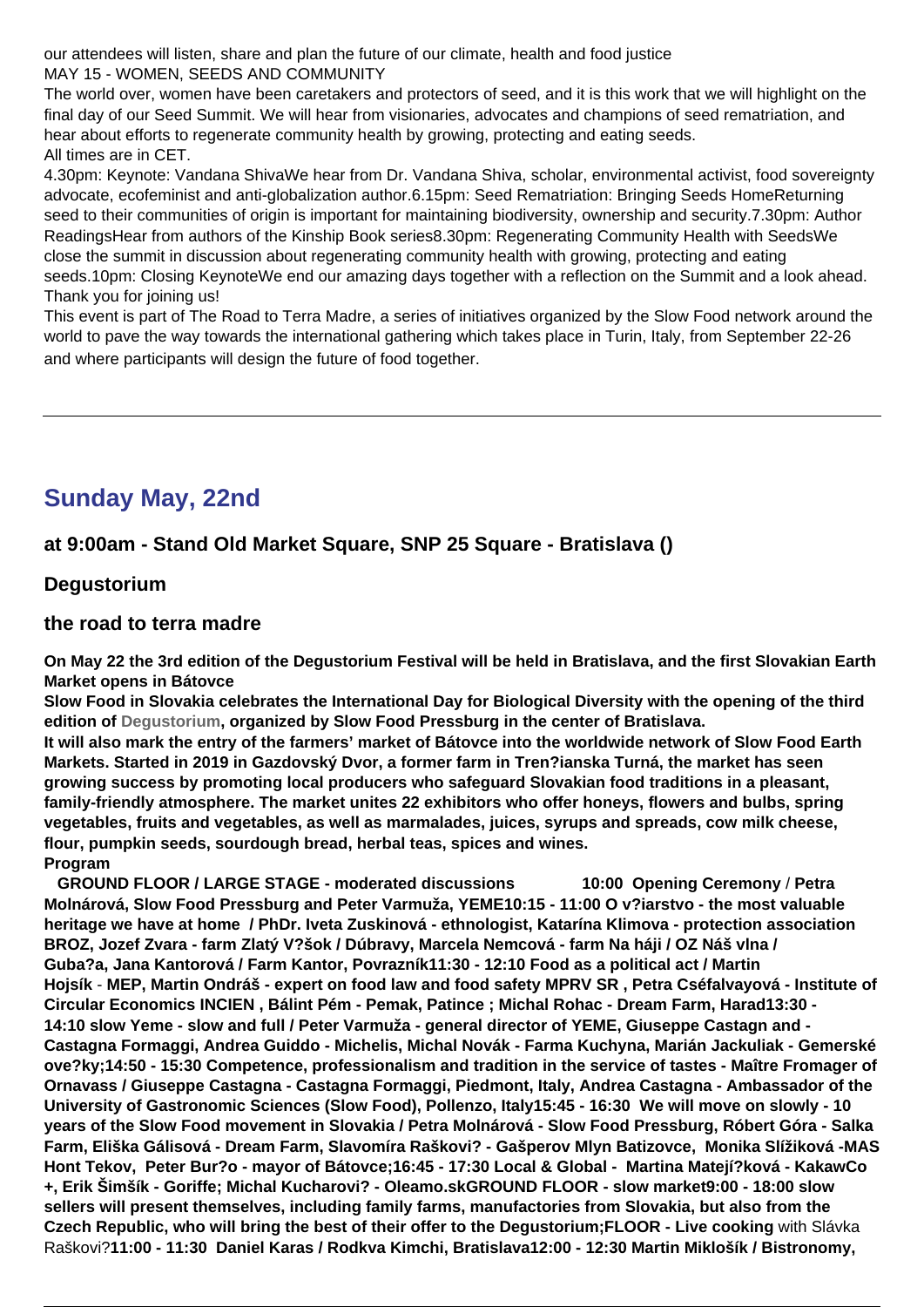**Bratislava13:00 - 13:30 Jožko Breza / Gašperov Mlyn14.00 - 14:30 Peter Bracho / Liptovský Dvor, Liptovský JánSTAIRS - Live cooking 1 5:00 - 15:45 We cook without waste with FOODRUS / Tereza Hubá?ováFLOOR - SMALL STAGE 11:15 - 12:00 How to preserve fruit treasure (lecture)** - Bruno Jakubec / Ovocný poklad & Ivona Križanová / mulberry grower;**12:30 - 13:15 What is the difference between Demeter food and common organic food (lecture)** / Agnes Lovecká, Slobodné vinárstvo Zemianske Sady **13:45 - 14:20 Urban farms & cultivation in urban conditions (moderated discussion)** - Denisa Lešková and Kristýna Mrkvi?ková, Prague organization KOKOZA; Roman Tóth, DRUŽSTVO and Jakub Hrubý, City of Bratislava;**15:00 - 15:45 What will happen to the food we do not consume (moderated discussion) 16:00 - 17:00 screening of the documentary Ov?iarskou cesta (SK, 2020)FLOOR - WORKSHOP ovisko1 1:30 - 12:00 The path of gastronomic operation to sustainability - workshop with Kokoza** / Denisa Lešková and Kristýna Mrkvi?ková **12:10 - 12:40 Workshop "From seed to bread" /** Zuzana Duši?ková, ZUM ZUM**11:30 - 12:00 Production of wax napkins & packaging with FOODRUS 13:30 - 14:00 Treasures in glass - how to start fermentation** - Zuzana Turanská**14:10 - 14:50 How to choose the right seeds** - Katarína & Marek Gregušovci**15:00 - 15:30 Sheep wool and its processing -** Marcela Nemcová, Guba?a and OZ Náš Vlna**16:30 - 17:15 How to start - rare advice from us for you (for beginners with sales from the yard and organizing food markets) / Monika Slížiková -** LAG Hont - Tekov, **Anna Balková -** Rural platform;**Production of seed balls (for children) with Slow Food Pressburg /** continuously during the day**Tasting with 5 senses (for children and adults)** - sensory workshops with Slow Food Pressburg and Really Healthy School

This event is part of The Road to Terra Madre, a series of initiatives organized by the Slow Food network around the world to pave the way towards the international gathering which takes place in Turin, Italy, from September 22-26 and where participants will design the future of food together.

# **Saturday June, 4th**

# **at 11:00am - Stand Town Center, Centro storico - Gualdo (MC)**

#### **Terra Madre Sibilla #1**

#### **the road to terra madre**

#### **What future for communites hit by earthquakes? How can we recover their social and productive dimension?**

There's a need to rebuild the social fabric here, sometimes completely, but it provides a chance to test virtuous models of regeneration for present and future communities. The objective of Terra Madre Sibilla is to support the young farmers, herders and cheesemakers restoring authenticity to Apennines of the Marche. All this is helped by the relaunching of artisanal stores with a modern touch, as places where services are provided for local residents and a sense of community is founded through solidarity, exchange and hospitality. This event is part of The Road to Terra Madre, a series of initiatives organized by the Slow Food network around the world to pave the way towards the international gathering which takes place in Turin, Italy, from September 22-26 and where participants will design the future of food together.

# **Sunday June, 5th**

**at 10:00am - Stand Town Center, Centro storico - Gualdo (MC)**

**Terra Madre Sibilla #2**

**the road to terra madre**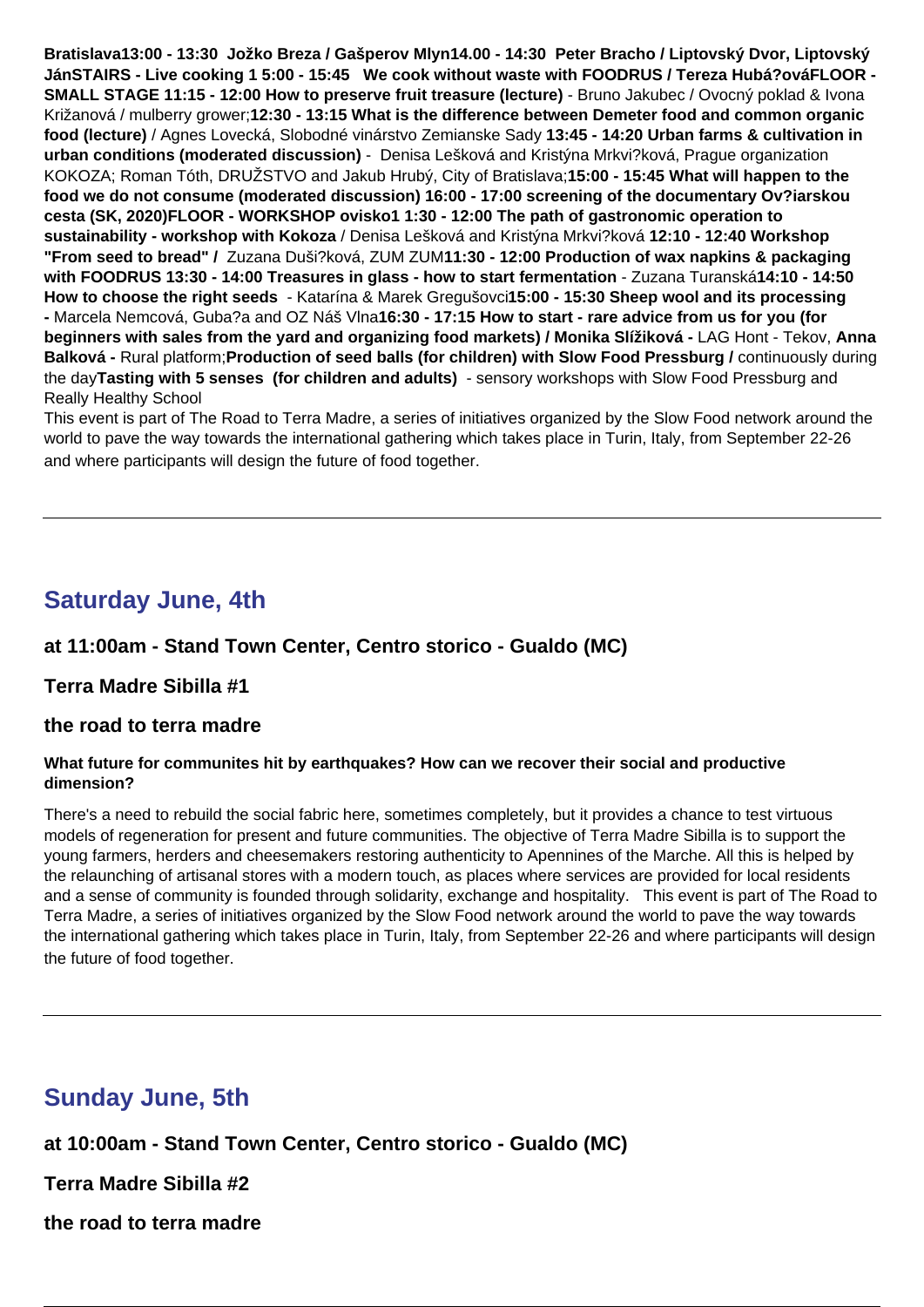#### **What future for communites hit by earthquakes? How can we recover their social and productive dimension?**

There's a need to rebuild the social fabric here, sometimes completely, but it provides a chance to test virtuous models of regeneration for present and future communities. The objective of Terra Madre Sibilla is to support the young farmers, herders and cheesemakers restoring authenticity to Apennines of the Marche. All this is helped by the relaunching of artisanal stores with a modern touch, as places where services are provided for local residents and a sense of community is founded through solidarity, exchange and hospitality. This event is part of The Road to Terra Madre, a series of initiatives organized by the Slow Food network around the world to pave the way towards the international gathering which takes place in Turin, Italy, from September 22-26 and where participants will design the future of food together.

# **Thursday September, 22nd**

# **at 10:00am - Stand Education Area, Corso Mortara - Torino (TO)**

# **The soil circle**

#### **educational activities**

#### **The Soil Circle is for all our adventurous young visitors who want to get their hands dirty!**

At the Soil Circle we'll learn about all the gifts the soil gives us. Stage 1: Under the earth Our food begins underground, in the soil, with all its microbiological complexity, its consistencies and colors. Stage 2: Soil on our plate Just how essential is the soil for our food? See the difference for yourself! A rich, fertile soil gives us good, healthy food, while poor soils can't give us much at all. Stage 3: Worms, our friends The soil is a densely-populated place; at least, it should be. Soil fauna includes mammals (like moles!), arthropods, bacteria, and worms. There's a whole world beneath our feet, and each hectare of land can contain as much as 5000 kilos of biomass, which our legless friends tirelessly process. Stage 4: Crazy for chickens Chickens, when left to roam freely, do wonders for the soil beneath their feet. This stage of the journey is dedicated to the poultry value chain, the beauty and variety of domesticated chicken breeds, to their curiosity and their intelligence! Stage 5: Laying eggs The last stage is dedicated to one of the greatest symbols of regeneration: the egg! We present an exhibiton of these marvelous, fragile forms, from chickens, ducks, geese, quails and more. The Soil Circle is free, and is suitable for both children and adults. Terra Madre Salone del Gusto is in Parco Dora, Turin, from September 22-26, 2022, with over 600 exhibitors and a series of workshops, conferences and tastings that show how we can regenerate our planet through food.

# **at 2:30pm - Stand Wine Room, Corso Mortara - Torino (TO)**

# **Italian Traditional method sparkling wine**

# **taste workshop - tasting**

#### **Trento, Franciacorta and Alta Langa are three of the most important Italian denominations for Metodo Classico sparkling wine.**

Learn more about the stories behind these wines through a tasting of two cuvée from the Lunelli brothers' Ferrari from Trento, Vittorio Moretti's Bellavista, from Franciacorta, and Enrico Serafino's Krause, from Alta Langa.Pinot Noir and Chardonnary are the protagonists here, presented in the Riserva del Fondatore and Perlé Nero Riserva by Ferrari, Riserva Vittorio Moretti and Pas Operé by Bellavista, and Zero 140 mesi and Blanc de Blancs by Enrico Serafino.Tickets are available online until September 21. During the event you can purchase any remaining tickets at the Event Reception in Parco Dora.Terra Madre Salone del Gusto is in Parco Dora, Turin, from September 22-26, 2022, with over 600 exhibitors and a series of workshops, conferences and tastings that show how we can regenerate our planet through food.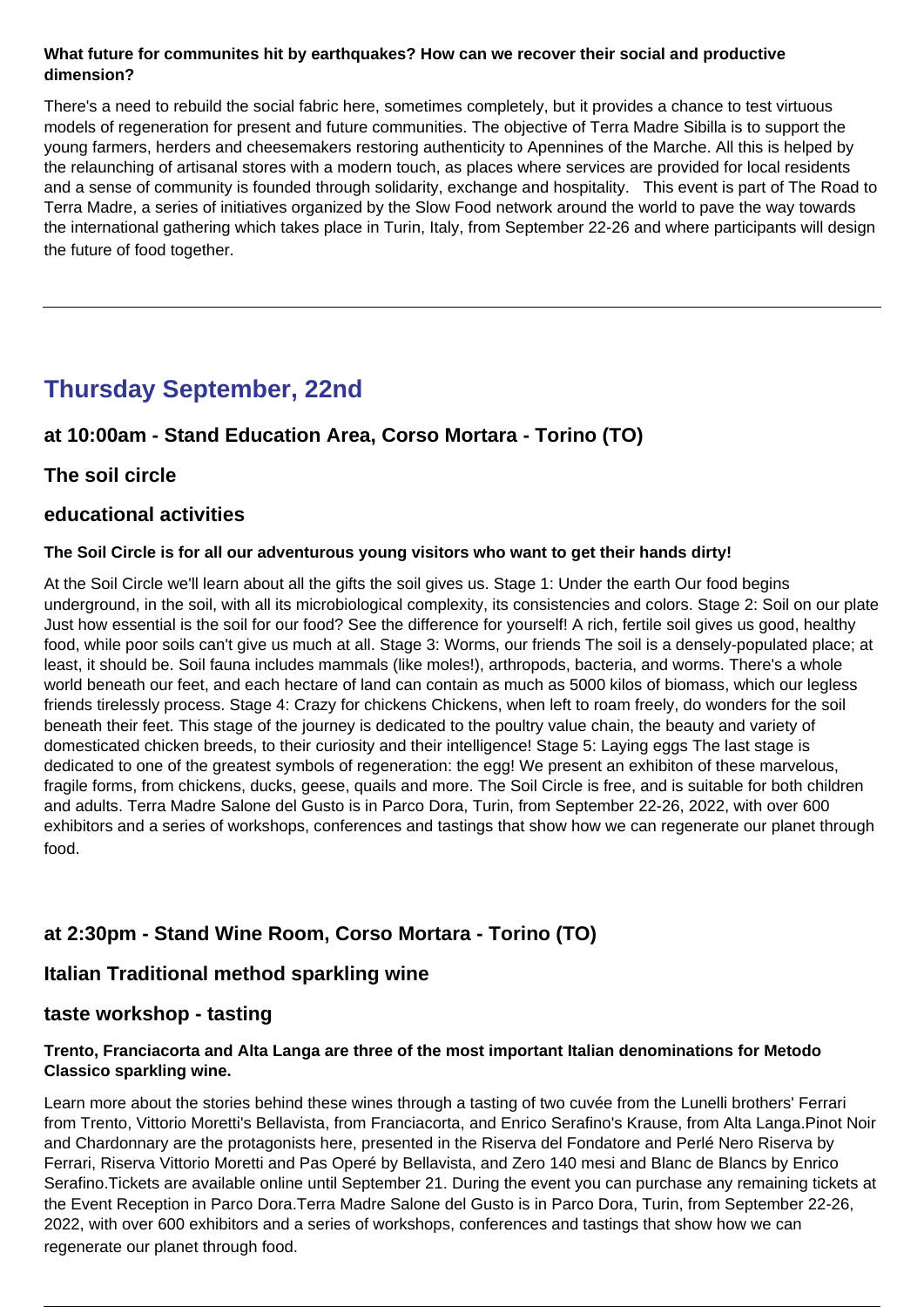# **at 4:00pm - Stand UniCredit Room 1, Corso Mortara - Torino (TO)**

# **Natural charcuterie from Southern Italy**

## **taste workshop - tasting**

#### **Ready to discovery the rare delights of southern Italian charcuterie?**

In this Taste Workshop you'll explore the differences between a variety of artisanally-cured meats from Slow Food Presidia, all of which are made with paprika and other spices both for flavor and as a natural preservative: from Sicily, fellata sausage from the **[Nebrodi Black Pig](https://www.fondazioneslowfood.com/en/slow-food-presidia/nebrodi-black-pig/)**, flavored with wild fennel **[Vastese Ventricina](https://www.fondazioneslowfood.com/en/slow-food-presidia/vastese-ventricina/)** salami, a Presidium from Abruzzo that contains the powder of another Presidium, the **[Altino Sweet Pepper](https://www.fondazioneslowfood.com/en/slow-food-presidia/altino-sweet-pepper/)** The **[Castelpoto Red](https://www.fondazioneslowfood.com/en/slow-food-presidia/castelpoto-red-sausage/) [Sausage](https://www.fondazioneslowfood.com/en/slow-food-presidia/castelpoto-red-sausage/)** from the Benevento region in Campania, made with the powder of a local breed of pepper, called papauli in the local dialect **[Martina Franca Capocollo](https://www.fondazioneslowfood.com/en/slow-food-presidia/martina-franca-capocollo/)** from Puglia, made from the coppa of the pig, i.e. the meat on the back, between the neck and the ribs. The accompanying breads are provided by bakers from the **[Slow Grains](https://www.slowfood.it/slow-grains-la-rete-slow-food-dei-custodi-dei-grani-tradizionali/)** network in southern Italy. Wines will also be paired with the charcuterie according to region. Tickets are available online until September 21. During the event you can purchase any remaining tickets at the Event Reception in Parco Dora. Terra Madre Salone del Gusto is in Parco Dora, Turin, from September 22-26, 2022, with over 600 exhibitors and a series of workshops, conferences and tastings that show how we can regenerate our planet through food.

# **at 4:00pm - Stand , Via Val della Torre, 11 - Torino (TO)**

# **Parco Dora Street Art Tour**

## **guided tour**

Parco Dora Street Art is an immersive tour of the murals that adorn the walls of this post-industrial area.The Parco Dora Street Art Tour begins at the Sacro Volto church and proceeds through the 400,000 square meters of parkland, most of which has been restored since the closure of the steelworks which used to operate here. We pass through where there were Fiat and Michelin factories, industrial facilities which also produced the metalwork of the Mole Antonelliana, Turin's most recognizable landmark. This is a constantly-evolving street art gallery, where both local and international artists exhibit their work. The park also contains a skate ramp, a basketball court and playgrounds, meaning there's often a live audience for the artists as they work.We end this tour in Borgata Tesso, a working class neighborhood built in 1877 that hosts an augmented-realty project, MAU. We'll also visit Spina 3, a new site of redevelopment in the neighborhood, another post-industrial site with further murals to admire, including murals linked to the MAU project.The tour costs:€13 adults (tour in Italian)€6 children from age 6 to 18 (Italian)€15 adults (tour in English)€7 children from age 6 to 18 (English)The tour takes place every day of Terra Madre at 11 a.m. and 4 p.m., and lasts around two hours. The minimum number of people is 10 per tour. Write to info@culturalway.it This tour is part of the official program for Terra Madre Salone del Gusto, in Parco Dora, Turin, from September 22-26, 2022, with over 600 exhibitors and a series of workshops, conferences and tastings that show how we can regenerate our planet through food. #TerraMadre2022 is a Slow Food event.

# **at 5:30pm - Stand Wine Room, Corso Mortara - Torino (TO)**

# **Amarone, by Franco Allegrini**

# **taste workshop - tasting**

#### **Just a few months after his passing we pay homage to Franco Allegrini, a protagonist in the revival of Valpollicella wine, with a vertical tasting dedicated to his most beloved wine: Amarone.**

We offer Allegrini's Amarone in its classic form and from a specific vineyard, Fieramonte, which represents the some of the best Valpolicella has to offer, with south-facing slopes on high hills, in a verticla tasting that starts in 2018 and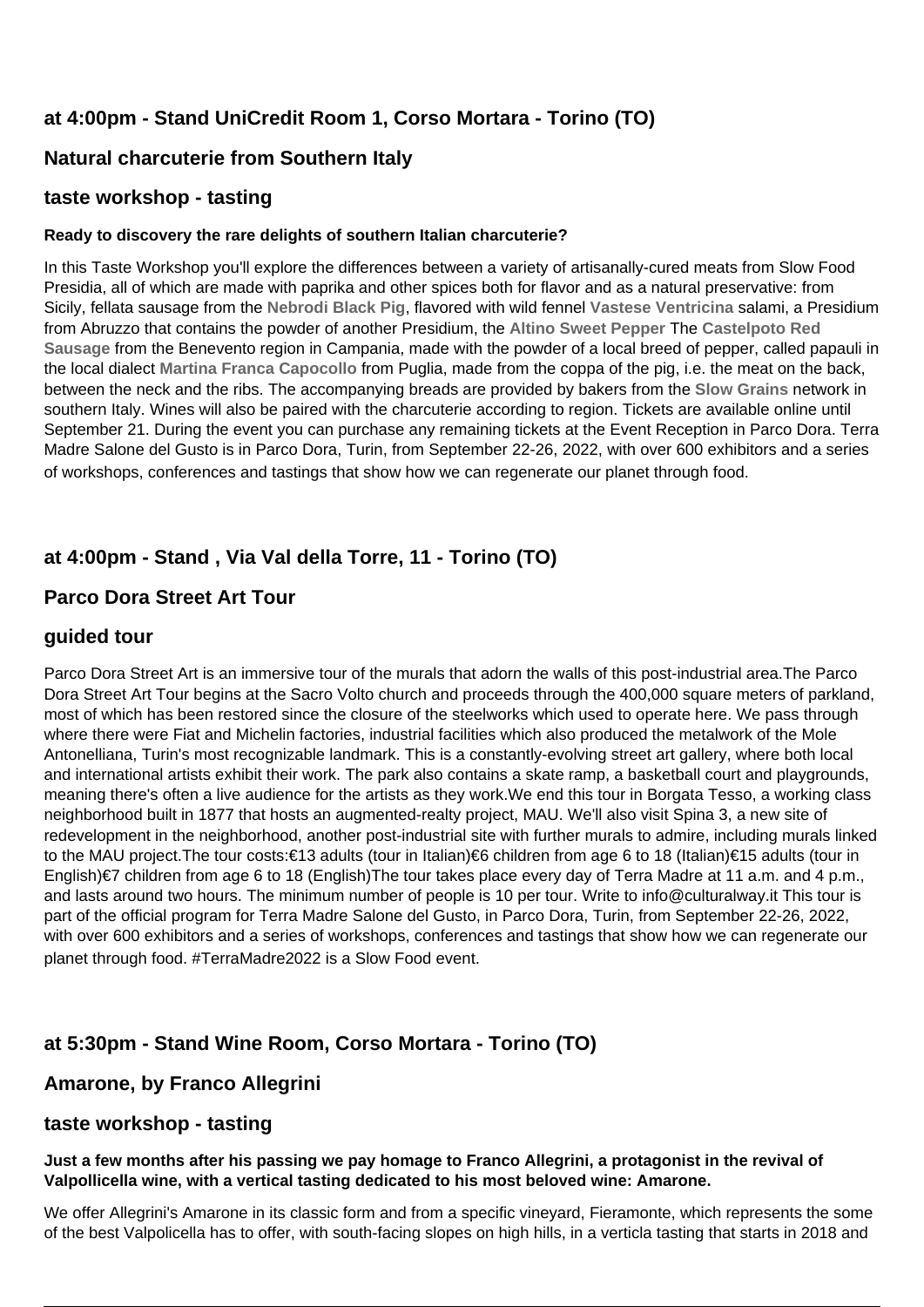goes back to the early 2000s.Tickets are available online until September 21. During the event you can purchase any remaining tickets at the Event Reception in Parco Dora.Terra Madre Salone del Gusto is in Parco Dora, Turin, from September 22-26, 2022, with over 600 exhibitors and a series of workshops, conferences and tastings that show how we can regenerate our planet through food.

# **at 5:30pm - Stand Conference Room, Corso Mortara - Torino (TO)**

#### **The regeneration we need**

#### **conference**

**The pandemic did not start, but merely accelerated a process of fracturing between people and communities. The crises we were facing before Covid-19 have been further amplified, with inequality rising along with global temperatures.**

What response is necessary to secure a better future for humanity and the planet? Regeneration. Regenerating doesn't mean rebuilding, but reviving, from trees regrowing lost brances to the regenration of impoverished soils and the rebirth of mountain communities, the restoration of fresh and saltwater ecosystems and the rethinking of the relationship between cities and the countryside. Regeneration is an invitation to all of us, after the long pandemic, to look at the world with fresh eyes and a new enthusaism. Food must be at the heart of this regeneration, and act as a bridge to peace.

#### **Speakers**

**[Elisa Loncón Antileo](https://en.wikipedia.org/wiki/Elisa_Lonc%C3%B3n)** is a Mapuche linguist and indigenous rights activists in Chile. In 2021 she was elected as a representative of the Mapuche people for the Chilean Constitutional Convention. Following in the inauguration of the body, Loncón was elected President of the Constitutional Convention. **[Serge Latouche](https://it.wikipedia.org/wiki/Serge_Latouche)** is a French economist and philosopher and promoter of the idea of degrowth. He denounces universalism and supports localism, convinced of the need for relocalization not just in the economic field, but also politically, through dialog and coexistence among different cultures. He's emeritus professor of economics at the University of Paris-Sud and author of numerous books. **[Corinna Hawkes](https://www.city.ac.uk/about/people/academics/corinna-hawkes)** Professor and Director at Centre for Food Policy at City, University of London. She has over 20 years' experience of working with UN agencies, national and city governments, NGOs, think tanks and academia to support the design of more effective action throughout the food system to improve diets, from local-level initiatives to national policies and global strategies. The Terra Madre conferences will be held both in person and online. Participation is free. If you have an account you can sign up to follow the conference online with quizzes, surveys, and Q&A sessions. Further details and instructions will be sent in September. Terra Madre Salone del Gusto is in Parco Dora, Turin, from September 22-26, 2022, with over 600 exhibitors and a series of workshops, conferences and tastings that show how we can regenerate our planet through food.

# **at 6:00pm - Stand Lavazza Museum, Via Bologna, 32 - Torino (TO)**

# **The Tierra of Cuba**

# **partners' events - taste workshop - tasting**

#### **The iTierra! blend is a Lavazza project to support producers guided by strong ethical principles in coffeegrowing regions.**

This Workshop we'll discover the how the iTierra! project is working in Cuba through a narrative and sensory journey. We begin with classic products made with coffee, then widen our scope to chocolate, tobacco... and even a mojito. The protagonists here are the different products and ways of preparing them, as well the passion and social commitment behind the products.This Workshop is held at **[Museo Lavazza](https://www.lavazza.it/it/museo-lavazza.html)**, which we highly recommend a visit to! Tickets are available online until September 21. During the event you can purchase any remaining tickets at the Event Reception in Parco Dora.Terra Madre Salone del Gusto is in Parco Dora, Turin, from September 22-26, 2022, with over 600 exhibitors and a series of workshops, conferences and tastings that show how we can regenerate our planet through food.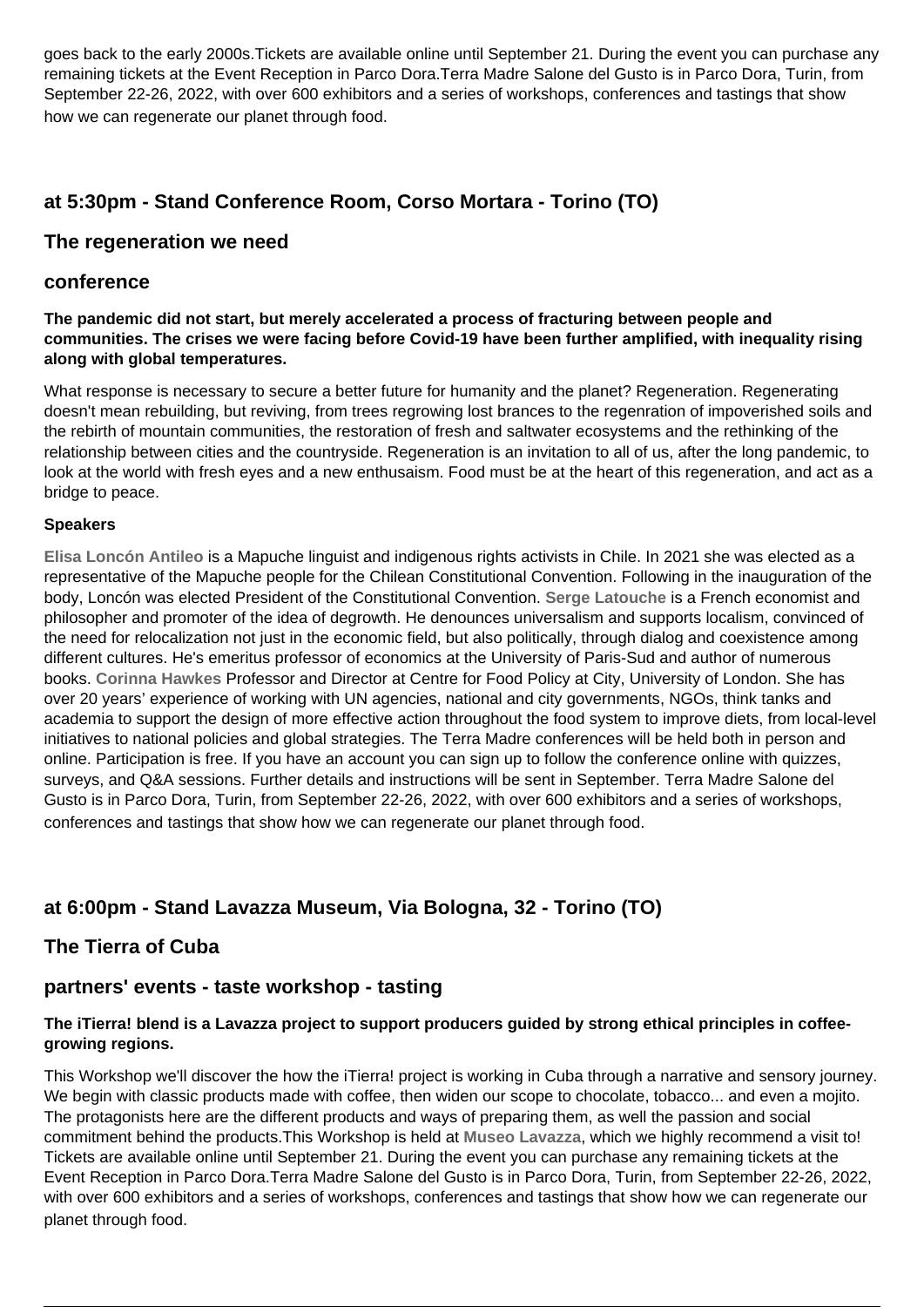# **at 7:00pm - Stand UniCredit Room 1, Corso Mortara - Torino (TO)**

# **Flavors of the South: cheese, bread and grapes**

## **taste workshop - tasting**

#### **A delicious panorama of the cheeses of southern Italy. We'll taste a wide range of cheeses made with cow, goat and sheep milk, and different varieties of rennet, too.**

On the menu:**[Ragusano cheese](https://www.fondazioneslowfood.com/en/slow-food-presidia/modicana-cow/)**, an Ark of Taste product from Sicily, known as the "ingot of the Hyblaean Mountains" and made from milk of the **[Modicana Cow](https://www.fondazioneslowfood.com/en/slow-food-presidia/modicana-cow/)[Basilicata Caciocavallo Podolico](https://www.fondazioneslowfood.com/en/slow-food-presidia/basilicata-podolico-caciocavallo/)**, made using the stretchedcurd technique from the milk of Podolica cows**[Roman Conciato](https://www.fondazioneslowfood.com/en/slow-food-presidia/roman-conciato/)**, thought by some to be the oldest cheese in italy, made using a mix of cow, goat and sheep milk and curdled using goat rennet**[Farindola Pecorino](https://www.fondazioneslowfood.com/en/slow-food-presidia/farindola-pecorino/)** from Abruzzo, perhaps the only cheese in Italy made using pig rennet.The accompanying breads are provided by bakers from the **[Slow Grains](https://www.slowfood.it/slow-grains-la-rete-slow-food-dei-custodi-dei-grani-tradizionali/)** network. Wines will also be paired with the charcuterie according to region.**Tickets are available online until September 21. During the event you can purchase any remaining tickets at the Event Reception in Parco Dora.**Terra Madre Salone del Gusto is in Parco Dora, Turin, from September 22-26, 2022, with over 600 exhibitors and a series of workshops, conferences and tastings that show how we can regenerate our planet through food.

# **at 7:00pm - Stand UniCredit Room 2, Corso Mortara - Torino (TO)**

# **Slow Food Travel: The Valais Canton**

#### **taste workshop - tasting**

#### **Among the Pennine Alps, crossed by the Rhône, we find the third-largest Canton in Switzerland: Valais.**

The region is characterized by its rich and unique gastronomic heritage that is preserved by family-run businesses who safeguard its history through their strong links with the land and promotion of local ingredients. The bread trails are particularly well known in Valais, starting in the fields, passing by mills and arriving in public ovens. During Terra Madre you can meet the custodians of this tradition, discover **[Traditional Valais Rye Bread](https://www.fondazioneslowfood.com/en/slow-food-presidia/traditional-valais-rye-bread/)** (Slow Food Presidium) and many other local products.The dishes will be accompanied by local, Valais wines.Tickets are available online until September 21. During the event you can purchase any remaining tickets at the Event Reception in Parco Dora.Terra Madre Salone del Gusto is in Parco Dora, Turin, from September 22-26, 2022, with over 600 exhibitors and a series of workshops, conferences and tastings that show how we can regenerate our planet through food.

# **at 8:30pm - Stand Sala dei Duecento, Via Nizza 230 - Torino (TO)**

# **Forest foraging, from Piedmont to South Tyrol**

#### **dinner date**

#### **We kick off our Dinner Dates at Terra Madre 2022 with a walk among the forests of Piedmont and South Tyrol to taste the gifts of foraging.**

Our guides in this adventure will take us on a tour of wild fruits and herbs, as well as native animal breeds used by local members of the Slow Food Cooks' Alliance.Oskar Messner of Pitzock in South Tyrol proposes local dishes which feature the **[Villnösser Brillenschaf](https://www.fondazioneslowfood.com/it/presidi-slow-food/pecora-villnosser-brillenschaf/)** sheep breed, a Slow Food Presidium. Eleonora Matarrese, a selfdescribed wild cook from Puglia and soul of **[Pikniq](https://pikniq.com/)**, in Piedmont, focuses on what nature offers, from wild herbs to acorns, keeping alive traditional recipes passed down by her grandmother.To pair we'll have wines from the same regions.Tickets are available online until September 21. During the event you can purchase any remaining tickets at the Event Reception in Parco Dora.Terra Madre Salone del Gusto is in Parco Dora, Turin, from September 22-26, 2022, with over 600 exhibitors and a series of workshops, conferences and tastings that show how we can regenerate our planet through food.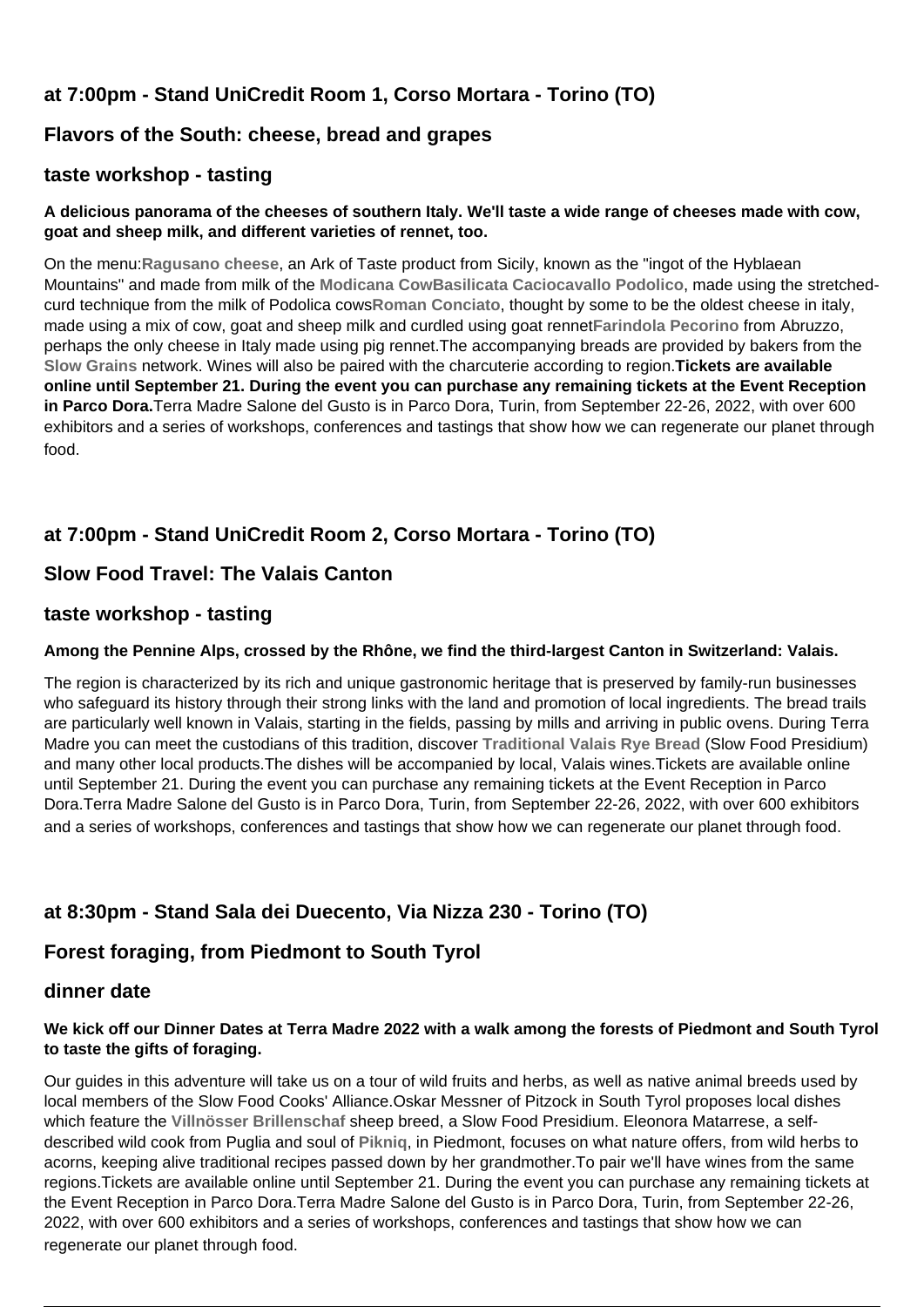# **Friday September, 23rd**

# **at 12:00pm - Stand Punt e Mes Hall, Via Nizza 230 - Torino (TO)**

## **Balsamic regeneration**

### **taste workshop - tasting**

#### **The world of balsamic vinegar is a perfect example of regeneration.**

Regeneration is a process that happens in the barrel, as the concept of "continuous flow" in the production process means that every year only a small fraction of the vinegar in the smallest barrel is bottled, while the space in the largest barrels is regenerated with new cooked must.In the vineyard too, with the the pruning of the vines, the provider of balsamic vinegar's sole ingredient is also regenerated.We'll taste four different pure balsamic vinegars with four different foods: from **[Tuscan-Romagnol Apennines Raviggiolo](https://www.fondazioneslowfood.com/en/slow-food-presidia/tosco-romagnolo-apennine-raviggiolo/)** (Slow Food Presidium) to the typical charcuterie of Emilia, and a classic risotto.Tickets are available online until September 21. During the event you can purchase any remaining tickets at the Event Reception in Parco Dora.Terra Madre Salone del Gusto is in Parco Dora, Turin, from September 22-26, 2022, with over 600 exhibitors and a series of workshops, conferences and tastings that show how we can regenerate our planet through food.

# **at 2:30pm - Stand Wine Room, Corso Mortara - Torino (TO)**

## **Georgian wine: an ancient tradition stored in amphora**

#### **taste workshop - tasting**

#### **Georgia's wine history, symbolized in its great tradition of amphora, or kvevri, is one of the world's oldest viticultural traditions, sadly damaged during the Soviet period and converted into for mass production.**

In our journey thorugh Georgia we'll be accompanied by Mariam Iosebidze, producer of **[Georgian Amphora Wine](https://www.fondazioneslowfood.com/en/slow-food-presidia/georgian-wine-in-jars/)** (Slow Food Presidium) in the area of Kecheti. She'll introduce us to the world of spontaneous fermentation and present high-level products made with native grape varieties in different, fascinating terroirs.Tickets are available online until September 21. During the event you can purchase any remaining tickets at the Event Reception in Parco Dora.Terra Madre Salone del Gusto is in Parco Dora, Turin, from September 22-26, 2022, with over 600 exhibitors and a series of workshops, conferences and tastings that show how we can regenerate our planet through food.

# **at 3:30pm - Stand Conference Room, Corso Mortara - Torino (TO)**

# **Changing cities and models of regeneration**

## **conference**

#### **How can we promote regeneration of the food system in our cities? How we can urban areas be examples of environmental and social revival?**

Urban areas occupy just 2% of the Earth's land but host 50% of the world population, conusming the majority of available resources. Cities are thus the primary causes of the climate crisis, as well as hotspots of social and economic inequality. However, they can also be the drivers of change, and awareness of this fact is inspiring city administrations across the world to develop food policies that will make cities more inclusive, safe, and sustainable. There are lots of experiences to share in this field, and an abundance of innovative practices and holistic approaches. In this meeting we'll explore different points of view of the present and future of our cities, and the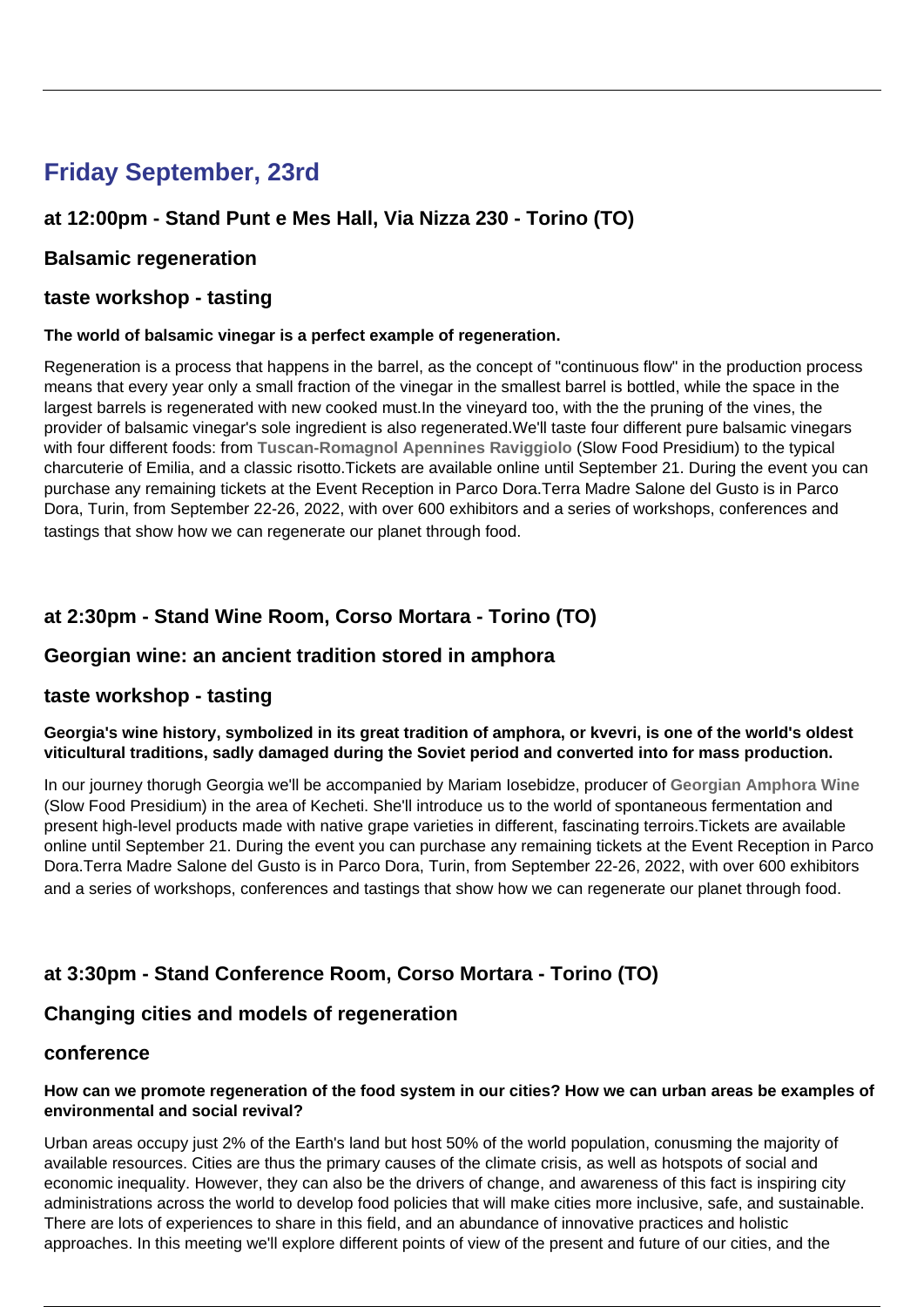various roads forward to regeneration. Among the speakers: Elena Granata, teacher of Urban Planning at the Polytechnic of Milan, and author of Biodivercity (**[Slow Food Editore](https://www.slowfoodeditore.it/it/)**, 2019) Carolyn Steel, architect and author of **[Sitopia](https://www.theguardian.com/books/2020/mar/12/sitopia-how-food-can-save-the-world-carolyn-steel-review)**, which offers a provocative vision of how we can prosper on an overcrowded and overheated planet The Terra Madre conferences will be held both in person and online. Participation is free. If you have an account you can sign up to follow the conference online with quizzes, surveys, and Q&A sessions. Further details and instructions will be sent in September. Terra Madre Salone del Gusto is in Parco Dora, Turin, from September 22-26, 2022, with over 600 exhibitors and a series of workshops, conferences and tastings that show how we can regenerate our planet through food.

# **at 4:00pm - Stand UniCredit Room 1, Corso Mortara - Torino (TO)**

# **Prosciutto, bread and Franciacorta**

# **taste workshop - tasting**

#### **Italy is famous for its variety of cured meats, but we can find a wide range of styles and flavors within the context of classic prosciutto, too.**

Prosciutto varies from region to region, and are often made using meat from native pig breeds. In this Taste Workshop we propose regional, small-scale specialty prosciutto that are normally hard to find outside their local areas. we begin with the prosciutto crudo of the Nebrodi Black Pig from Sicily (Slow Food Presidium) we continue with prosciutto from the **[Black Calabrian Pig](https://www.fondazioneslowfood.com/en/ark-of-taste-slow-food/black-calabrian-pig/)**, an Ark of Taste product from Tuscany we taste the prosciutto crudo of the Macchiaiola Black Pig of Maremma we end our journey with one of the noblest Italian cured meat products, the **[Culatello di Zibello](https://www.fondazioneslowfood.com/en/slow-food-presidia/zibello-culatello/)** of Emilia Romagna. The accompanying breads are provided by bakers from the **[Slow Grains](https://www.slowfood.it/slow-grains-la-rete-slow-food-dei-custodi-dei-grani-tradizionali/)** network. Wines are provided by the Franciacorta Consortium. Tickets are available online until September 21. During the event you can purchase any remaining tickets at the Event Reception in Parco Dora. Terra Madre Salone del Gusto is in Parco Dora, Turin, from September 22-26, 2022, with over 600 exhibitors and a series of workshops, conferences and tastings that show how we can regenerate our planet through food.

# **at 4:00pm - Stand UniCredit Room 2, Corso Mortara - Torino (TO)**

# **Aosta Valley Fontina**

# **taste workshop - tasting**

#### **The Aosta Valley is home to a gastronomy that fully expresses the essence of the mountains through intense flavors. Among these, most famously, is Fontina cheese.**

This small Italian region is bordered by the French and Swiss Alps, with whom it shares a proud cheesemaking heritage that is a central element of the local culture. In this Workshop we'll explore fontina in all its guises, starting with cheeses aged for just three months and progressively working back to older cheeses, discovering the differences in aroma and flavor.To pair: local wines from the Aosta Valley are the perfect accompaniment.Tickets are available online until September 21. During the event you can purchase any remaining tickets at the Event Reception in Parco Dora.Terra Madre Salone del Gusto is in Parco Dora, Turin, from September 22-26, 2022, with over 600 exhibitors and a series of workshops, conferences and tastings that show how we can regenerate our planet through food.

# **at 5:00pm - Stand Punt e Mes Hall, Via Nizza 230 - Torino (TO)**

# **Symbiotic agriculture and conventional agriculture compared**

# **taste workshop - tasting**

**Feeding the planet with good, clean and fair food for all is only possible if we start from biodiversity and**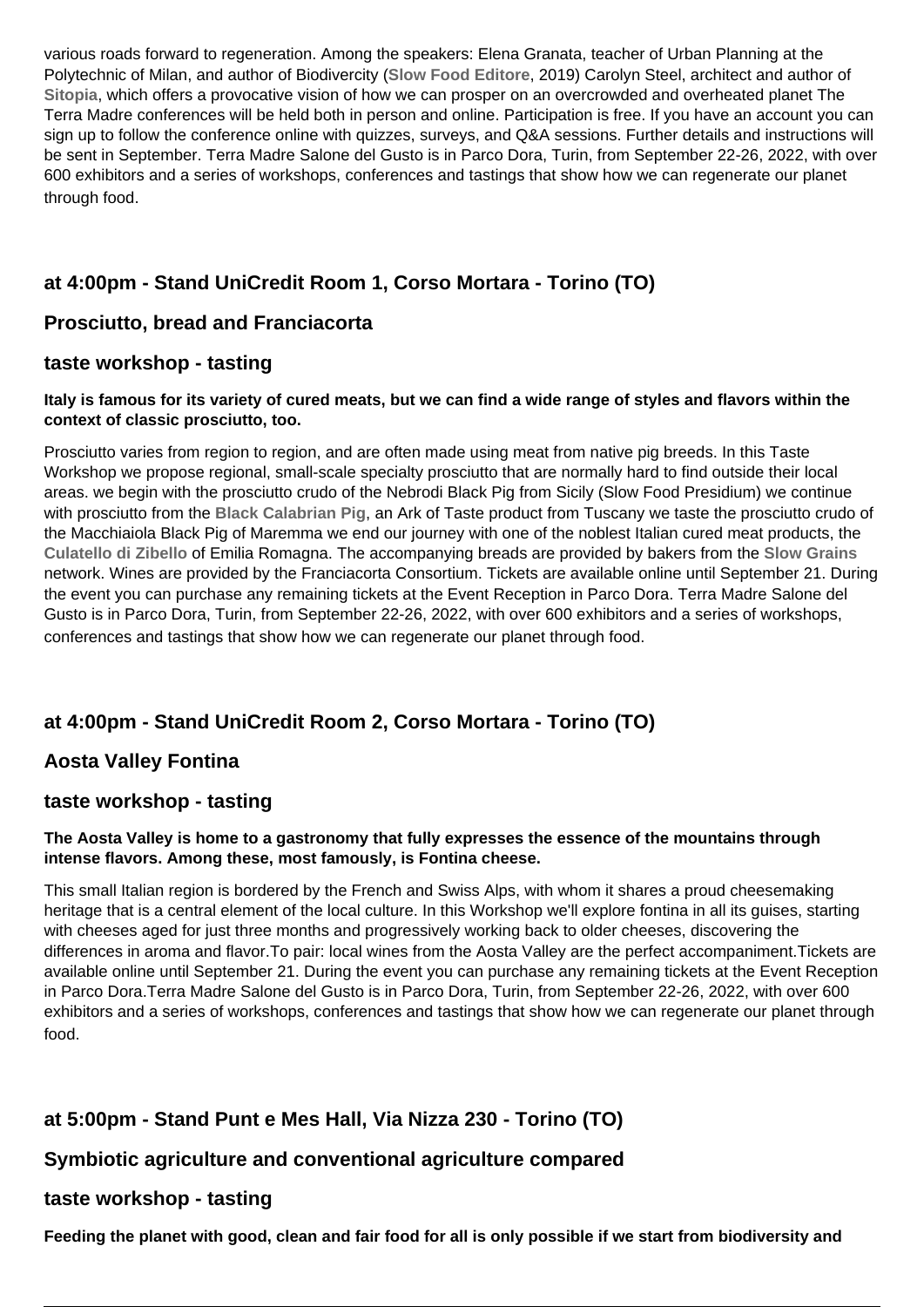#### **radically rethink our production model. But biodiversity depends on another factor: the soil. Awareness of this fact is what unites Slow Food and symbiotic agriculture.**

By symbiotic agriculture we mean a process whereby different lifeforms, including humans, animals, plants and microorganisms, are able to co-exist in a mutually beneficial relationship of biological equilibrium. Accompanied by Sergio Capaldo, who promotes this style of agriculture, we'll taste the products of conventional agriculture side-byside with those of symbiotic agriculture: milk, hazelnuts, gelato, jams, eggs and vegetables will all be comapred and contrasted.Tickets are available online until September 21. During the event you can purchase any remaining tickets at the Event Reception in Parco Dora.Terra Madre Salone del Gusto is in Parco Dora, Turin, from September 22-26, 2022, with over 600 exhibitors and a series of workshops, conferences and tastings that show how we can regenerate our planet through food.

# **at 5:30pm - Stand Wine Room, Corso Mortara - Torino (TO)**

# **Zero Waste cocktails**

# **taste workshop - tasting**

Regenerating to give a new life to waste products from cocktails: this is the project of Giacomo Giannotti at

**[Paradiso](https://paradiso.cat/) in Barcelona, third place in [The World's 50 best bars.](https://www.worlds50bestbars.com/)**

In a research effort developed with specialist workshops, a series of waste products are recycled and reused in the bar to make, for example, beverage coasters. We'll learn more about the project, tasting some of the drinks offered by the bar.**Tickets are available online until September 21. During the event you can purchase any remaining tickets at the Event Reception in Parco Dora.**Terra Madre Salone del Gusto is in Parco Dora, Turin, from September 22-26, 2022, with over 600 exhibitors and a series of workshops, conferences and tastings that show how we can regenerate our planet through food.

# **at 5:30pm - Stand Conference Room, Corso Mortara - Torino (TO)**

# **Loving the Earth**

#### **conference**

**In the name of feeding the world our fields have been transformed into endless monocultures, while animals are packed in squalid conditions for the production of meat, and floating factories empty our oceans of fish. In the name of feeding the world we are exhausting its resources at an ever faster pace. It's time to take care of nature and restore what we've damaged. It's time for regeneration.**

We need to recognize all the different ways we harm our planet an understand how those promises to feed the world are built on policies which put the food security of millions at risk.So what are the good practices we can use to manage the land, the water, and coexist with all the other living beings on this planet? We share some concrete examples and show how vital regeneration is for the future of our food.SpeakersLarissa Mies Bombardi, Brazilian teacher in exile in Belgium due to threats following the publication of her **[Atlas of the Use of Pesticides in Brazil](https://conexaoagua.mpf.mp.br/arquivos/agrotoxicos/05-larissa-bombardi-atlas-agrotoxico-2017.pdf) [and Connections with the European Union](https://conexaoagua.mpf.mp.br/arquivos/agrotoxicos/05-larissa-bombardi-atlas-agrotoxico-2017.pdf)**.The Terra Madre conferences will be held both in person and online. Participation is free. If you have an account you can sign up to follow the conference online with quizzes, surveys, and Q&A sessions. Further details and instructions will be sent in September.Terra Madre Salone del Gusto is in Parco Dora, Turin, from September 22-26, 2022, with over 600 exhibitors and a series of workshops, conferences and tastings that show how we can regenerate our planet through food.

# **at 6:00pm - Stand Lavazza Museum, Via Bologna, 32 - Torino (TO)**

# **Coffee in the kitchen**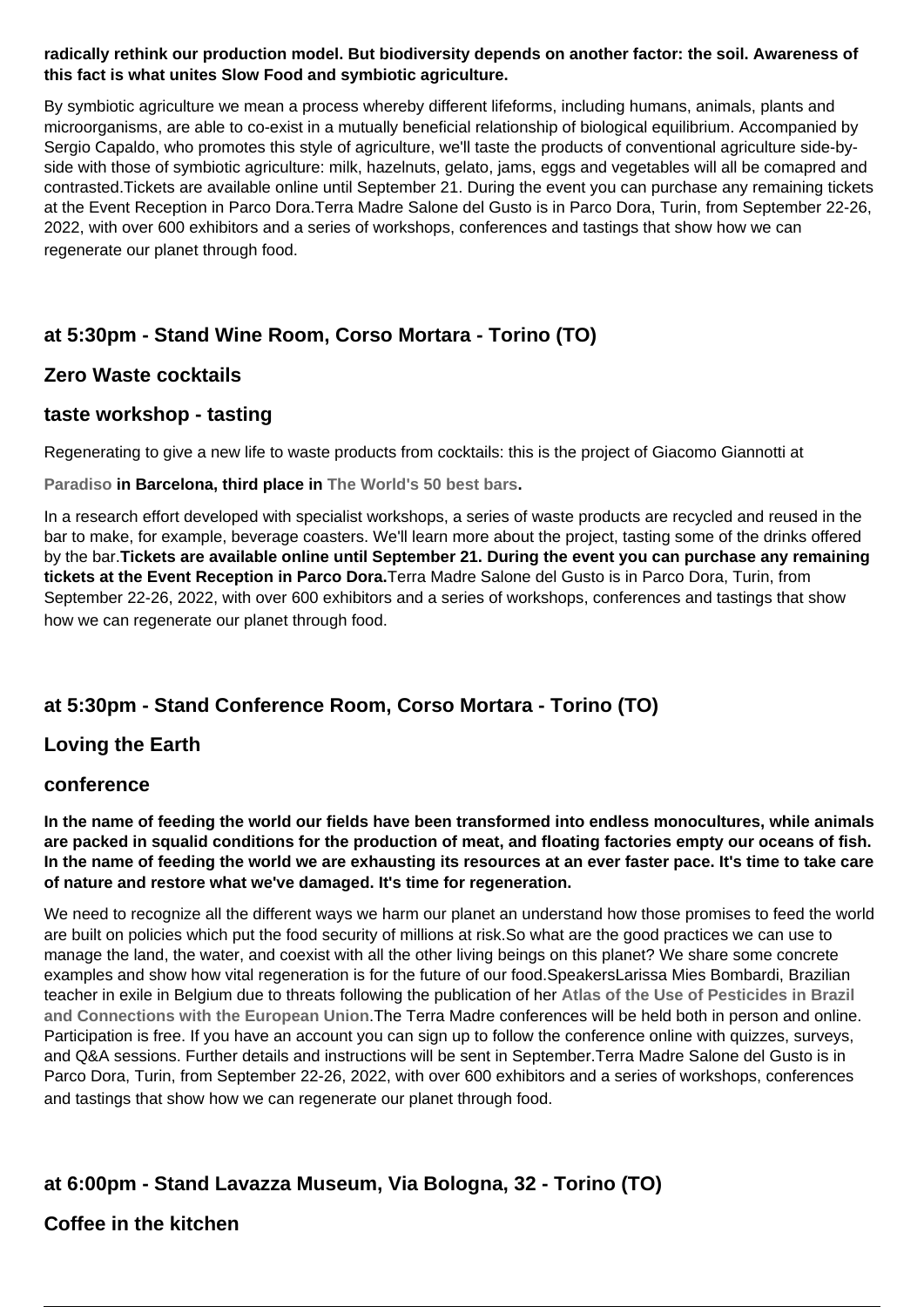# **partners' events - taste workshop - tasting**

**In this Workshop we look at coffee not as a drink, but as a multifunctional ingredient in the kitchen.**Coffee in the kitchen will be conducted by a culinary expert at the Lavazza Training Center. Thanks to a partnership with the Haute-Cuisine School I.F.S.E. we discover the secrets of a complete gastronomic experience starting with the complex coffee blend of iTierra! from Cuba. **This Workshop is held at [Museo Lavazza](https://www.lavazza.it/it/museo-lavazza.html), which we highly recommend a visit to! Tickets are available online until September 21. During the event you can purchase any remaining tickets at the Event Reception in Parco Dora.Terra Madre Salone del Gusto is in Parco Dora, Turin, from September 22-26, 2022, with over 600 exhibitors and a series of workshops, conferences and tastings that show how we can regenerate our planet through food.** 

# **at 7:00pm - Stand UniCredit Room 2, Parco Dora - Torino (TO)**

# **Etna: the heritage of biodiversity**

## **taste workshop - tasting**

#### **Mount Etna is a UNESCO World Heritage Site where the Western and Eastern Mediterranean meet.**

This Workshop is infused with the vulcanic aroma through bread made with a local cereal variety: Irmana rye. With it we'll taste different local cultivars of extra virgin olive oil, **[Bronte Pistachios](https://www.fondazioneslowfood.com/en/slow-food-presidia/bronte-pistachio/)**, **[Magghia Masculina](https://www.fondazioneslowfood.com/en/slow-food-presidia/magghia-masculina/)**, and honey made with Etna saffron. Then, from roots laid deep in the volcanic soil of Etna, we taste still and sparkling wines, before finishing with local apple varieties and liqueurs made with sustainably-cultivated local citrus fruit. Tickets are available online until September 21. During the event you can purchase any remaining tickets at the Event Reception in Parco Dora. Terra Madre Salone del Gusto is in Parco Dora, Turin, from September 22-26, 2022, with over 600 exhibitors and a series of workshops, conferences and tastings that show how we can regenerate our planet through food.

# **at 8:30pm - Stand Sala dei Duecento, Via Nizza 230 - Torino (TO)**

# **Adriatic Alliance: inland gastronomy from Albania to the Marche**

#### **dinner date**

#### **At the international level, what unites the members of the Slow Food Cooks' Alliance is their efforts to promote ingredients from small-scale, local producers – and that's true on both sides of the Adriatic Sea, from the Marche to Albania.**

With classic recipes often revisited with a twist, the protagonist of this meeting across the seas is Altin Prenga, whose contribution to the relaunching of Albanian gastronomy has been fundamental. Here, he'll go to back-to-back with Daniele Maurizi Citeroni of **[Osteria Ophis](https://www.osteriaophis.com/)** in Offida, in the southern Marche. Altin, after years of experience accrued abroad, opened his agritourism **[Mrizi I Zanave](https://urlsand.esvalabs.com/?u=https%3A%2F%2Fwww.facebook.com%2FMriziIZanaveAgroturizem%2F&e=2ffb506b&h=46489b50&f=y&p=y)** and slowly built a business that isn't just hôtellerie, but which is directly involved in the production of food. Daniele, meanwhile, proposed the traditional values of Marchigiano gastronomy in a modern style, using local ingredients of the highest quality to offer some of the finest contemporary interpretations of the local tradition. Tickets are available online until September 21. During the event you can purchase any remaining tickets at the Event Reception in Parco Dora. Terra Madre Salone del Gusto is in Parco Dora, Turin, from September 22-26, 2022, with over 600 exhibitors and a series of workshops, conferences and tastings that show how we can regenerate our planet through food.

# **Saturday September, 24th**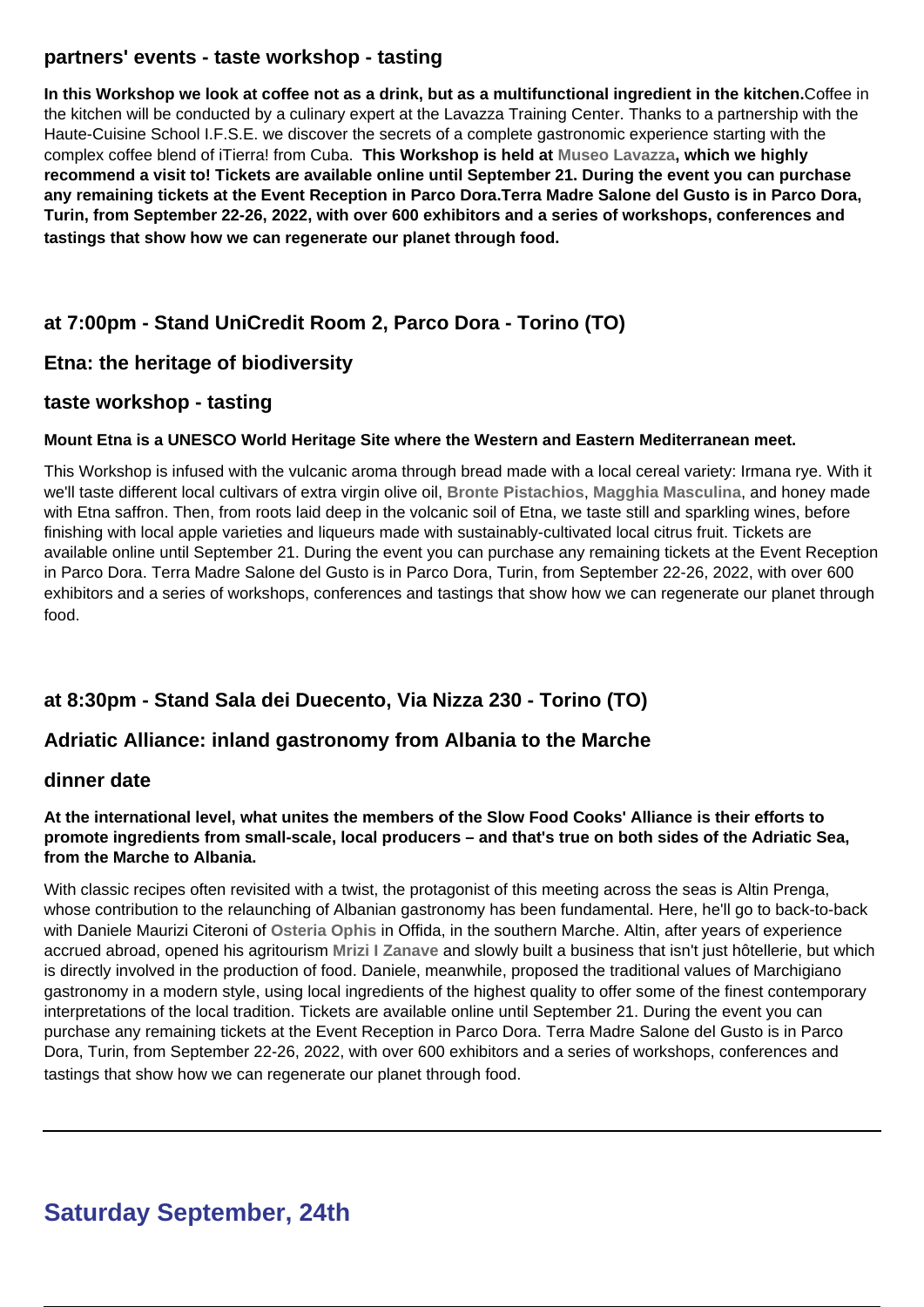## **Italian breakfast**

## **partners' events - taste workshop - tasting**

**When you think of an Italian breakfast the first thing that come to mind are the cornetto pastry and a cappuccino.**But if we move away from coffee shop traditions and explore regional variations, we discover that Italian customs are a little more diverse. In this Workshop we discover a panorama of Italian breakfasts, from one region to another.**This Workshop is held at [Museo Lavazza](https://www.lavazza.it/it/museo-lavazza.html), which we highly recommend a visit to! Tickets are available online until September 21. During the event you can purchase any remaining tickets at the Event Reception in Parco Dora.Terra Madre Salone del Gusto is in Parco Dora, Turin, from September 22-26, 2022, with over 600 exhibitors and a series of workshops, conferences and tastings that show how we can regenerate our planet through food.** 

# **at 11:30am - Stand Wine Room, Corso Mortara - Torino (TO)**

## **The diversity of Italian white grape varieties**

#### **taste workshop - tasting**

**Great white wines are produced across Italy, and these extraordinary bottles are produced using native grape varieties, rather than the classic French varieties which conquered the world in the 1990s. We take a tour around the boot to discover, glass by glass, the unique richness of Italy's white wine heritage.**

We'll taste:**[Pieropan](https://www.pieropan.it/)**, the essence Soave (Veneto)**[Edy Keber](http://www.edikeber.it/)**, who produces a single white wine called Collio Bianco (Friuli Venezia Giulia)Vernaccia di San Gimignano from the historic **[Montenidoli](https://www.montenidoli.com/it/front-page-italiano/)** winery (Tuscany)the mythical of Verdicchio Villa Bucci Riserva by **[Ampelio Bucci](https://www.villabucci.com/)** (Marche)the fantastic Greco di Tufo by Pietracupa (Campania)the volcanic Etna Bianco of **[Planeta](https://planeta.it/)** (Sicily)**Tickets are available online until September 21. During the event you can purchase any remaining tickets at the Event Reception in Parco Dora.**Terra Madre Salone del Gusto is in Parco Dora, Turin, from September 22-26, 2022, with over 600 exhibitors and a series of workshops, conferences and tastings that show how we can regenerate our planet through food.

# **at 12:00pm - Stand Punt e Mes Hall, Via Nizza 230 - Torino (TO)**

# **Regenerating the soil: symbiotic agriculture**

#### **taste workshop - tasting**

#### **Sergio Capaldo, the veterinarian who follows Slow Food Presidia for meat products, has been working for years on a project called Symbiotic Agriculture: a certified production process that aims to create perfect symbiosis between the land and food, as well as to facilitate regenerative processes in the soil.**

In this tasting Capaldo explains symbiotic agriculture and the regeneration of soil by comparing meat from conventional farming with that of symbiotic methods, as prepared by Ugo Alciati of the Guido restaurant, in combination with wines from Alta Langa.Tickets are available online until September 21. During the event you can purchase any remaining tickets at the Event Reception in Parco Dora.Terra Madre Salone del Gusto is in Parco Dora, Turin, from September 22-26, 2022, with over 600 exhibitors and a series of workshops, conferences and tastings that show how we can regenerate our planet through food.

# **at 1:00pm - Stand UniCredit Room 1, Corso Mortara - Torino (TO)**

# **Extra virgin ambassadors of biodiversity**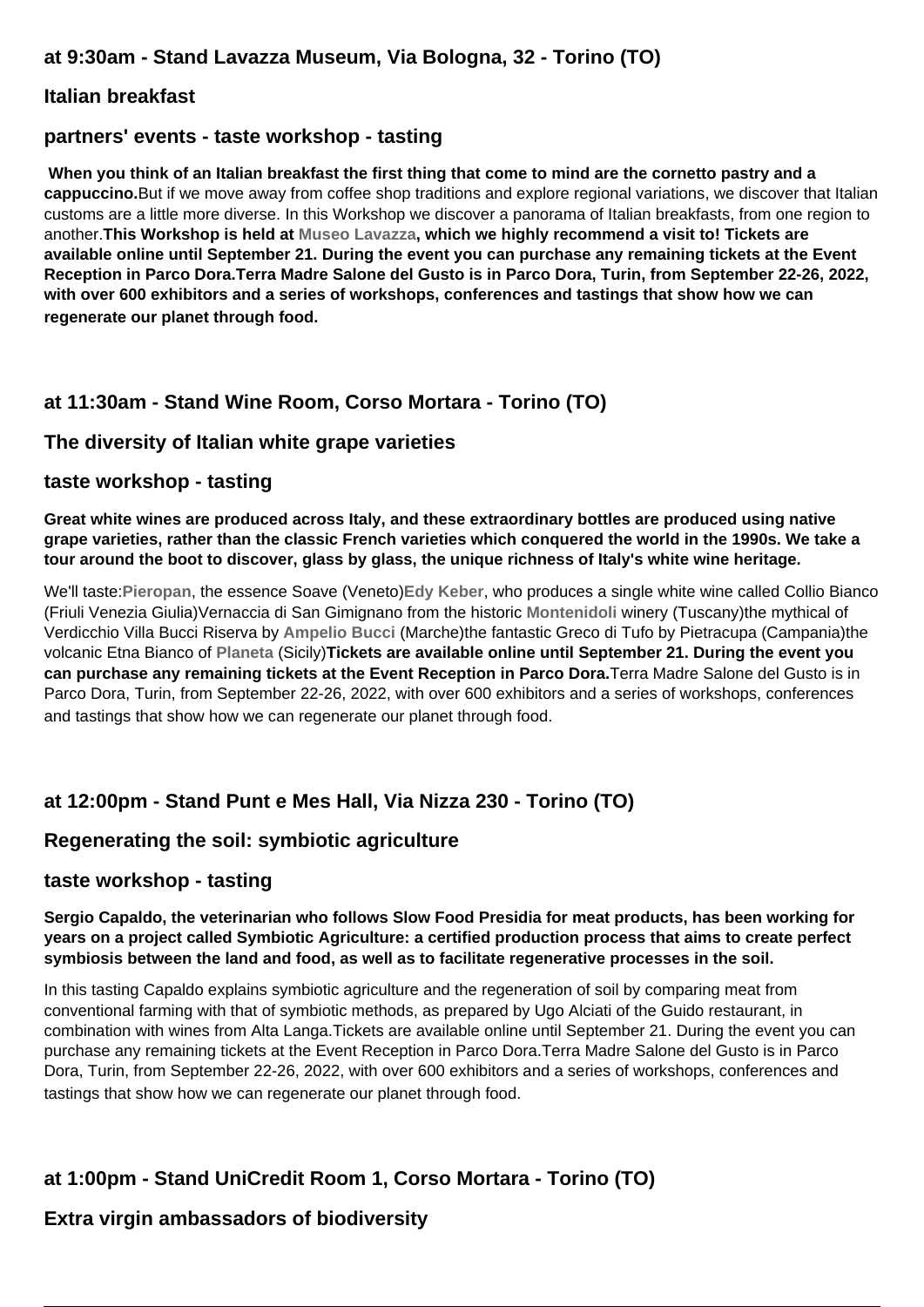## **taste workshop - tasting**

#### **The names you'll hear in this workshop are those of some of the more than 500 varieties of olive cultivated in Italy, and which characterize the landscape of the country.**

Extra virgin olive oils are extracted pure, and express all the aromatic richness that olives have to offer. A selection of this wide diversity is shared in Slow Food Editore's **[Guide to Extra Virgin Olive Oils 2022](https://www.slowfoodeditore.it/it/guide-slow/guida-agli-extravergini-2022--994.html)**, along with legumes, fresh cheeses, fish and vegetables from Slow Food Presidia.Tickets are available online until September 21. During the event you can purchase any remaining tickets at the Event Reception in Parco Dora.Terra Madre Salone del Gusto is in Parco Dora, Turin, from September 22-26, 2022, with over 600 exhibitors and a series of workshops, conferences and tastings that show how we can regenerate our planet through food.

# **at 2:30pm - Stand Wine Room, Corso Mortara - Torino (TO)**

## **City wine: urban viticulture**

## **taste workshop - tasting**

#### **If you think of a wine-making town, you probably imagine a small of medium-sized community in some hilly area.**

But big cities can be wine towns too. In this Workshop we'll explore the possibility of regenerating the urban fabric through agriculture, and the advantages that urban viticulture brings.Among the cases we'll consider are the wines of **[Gemischter Satz](https://www.fondazioneslowfood.com/it/presidi-slow-food/vini-gemischter-satz-di-vienna/)** of Vienna, a Slow Food Presidium, produced with a mix of grape varieties over 700 hectares around the Austrian capital. Beyond Vienna, we'll taste examples from Barcelona, Naples and other European cities, to show how urban viticulture can provide good, clean and fair wines. Tickets are available online until September 21. During the event you can purchase any remaining tickets at the Event Reception in Parco Dora.Terra Madre Salone del Gusto is in Parco Dora, Turin, from September 22-26, 2022, with over 600 exhibitors and a series of workshops, conferences and tastings that show how we can regenerate our planet through food.

# **at 4:00pm - Stand UniCredit Room 1, Corso Mortara - Torino (TO)**

# **From biscuits to liqueurs: all the goodness of walnuts and hazelnuts**

#### **taste workshop - tasting**

#### **Italian pastry tradition uses walnuts and hazelnuts in a variety of ways, from cakes to chocolate creams and gelato.**

In this Taste Workshop we offer a tasting of whole hazelnuts – to appreciate their characteristics and differences – and sweets which they're used to make: Nebrodi hazelnuts and Tortorici Pasta Reale (Sicily) Viterbo hazelnuts and the creamy spread made from them Langhe hazelnuts and nocciolini from Chivasso, as well as some hazelnuts spreads and gelato. From walnuts, on the other hand, we taste two Nocino liqueurs, one from Emilia Romagna and another from the foothill of Vesuvius in Campania. Tickets are available online until September 21. During the event you can purchase any remaining tickets at the Event Reception in Parco Dora. Terra Madre Salone del Gusto is in Parco Dora, Turin, from September 22-26, 2022, with over 600 exhibitors and a series of workshops, conferences and tastings that show how we can regenerate our planet through food.

# **at 5:00pm - Stand Punt e Mes Hall, Via Nizza 230 - Torino (TO)**

#### **Aged cheese and noble wine**

#### **taste workshop - tasting**

**Great cheesemakers have always adopted fascinated aging techniques for their cheeses. Cellars and**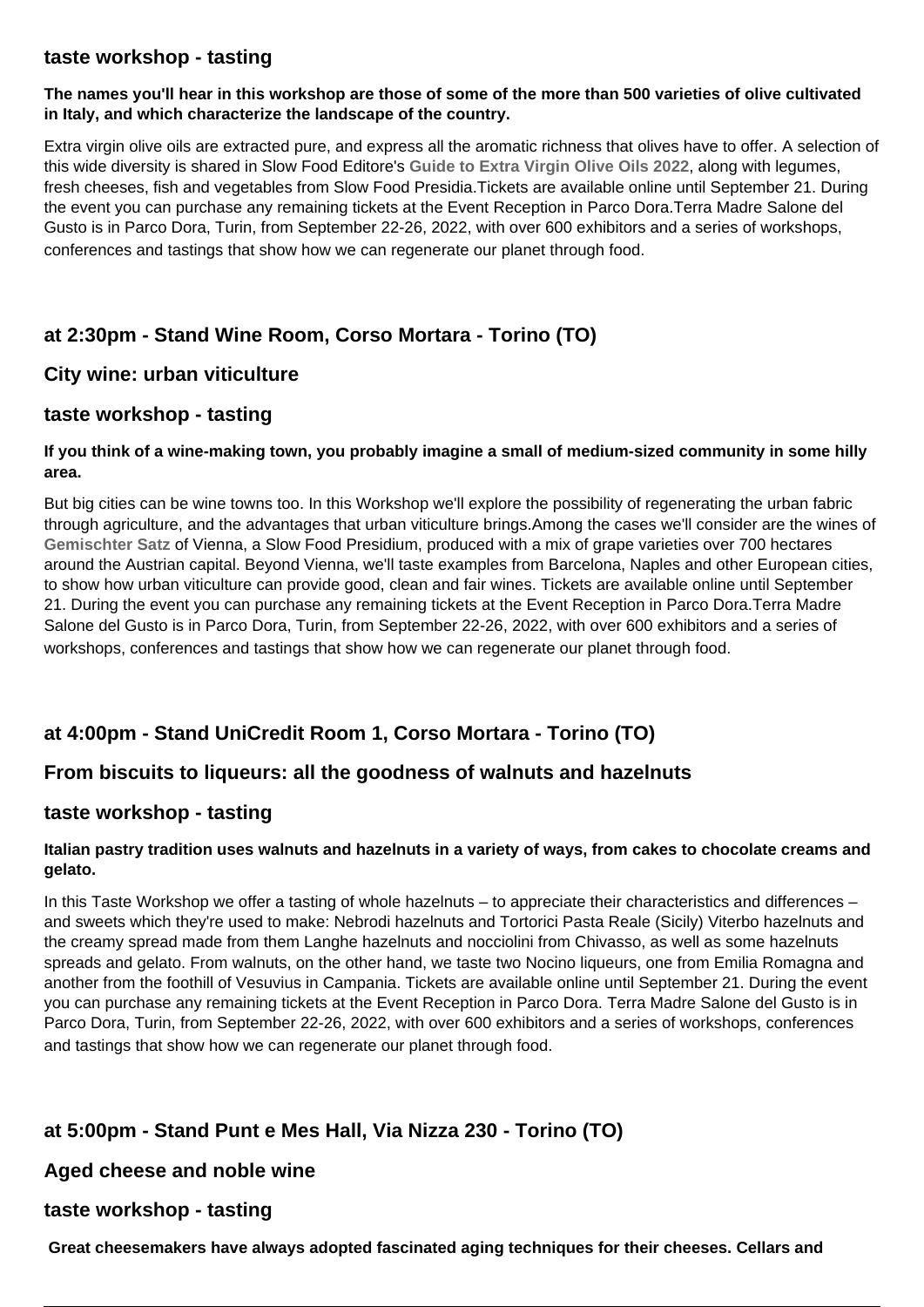**tunnels are the favored locations for this process, which gives us some of the world's most famous cheeses.**The cheeses in this workshop are an ode to aging: sheep, goat and cow's milk cheeses selected by **[Fiorenzo Giolito](https://www.giolitocheese.it/)**, a cheese merchant and cheesemaker from Bra who's been working with cheese for over 50 years, dedicating his basements to aging.The cheees will be paired with wines from the Langa region and beyond:Timorasso by **[Borgogno](https://www.borgogno.com/)**Pinot Nero by **[Serafini & Vidotto](https://www.serafinividotto.it/)**Barolo by **[Brandini](https://www.agricolabrandini.it/it/)Tickets are available online until September 21. During the event you can purchase any remaining tickets at the Event Reception in Parco Dora.**Terra Madre Salone del Gusto is in Parco Dora, Turin, from September 22-26, 2022, with over 600 exhibitors and a series of workshops, conferences and tastings that show how we can regenerate our planet through food.

# **at 5:30pm - Stand Wine Room, Corso Mortara - Torino (TO)**

# **The Latin American Wine Panorama**

#### **taste workshop - tasting**

**The Slow Wine Coalition is growing in Argentina, Brazil, Chile and Peru. There are lots of wineries in Latin America who are aligned with the philosophy of Slow Food, and who've signed the Manifesto for good, clean and fair wine: together they form [Slow Wine Latam.](https://slowinefair.slowfood.it/slow-wine-latam/)**

In this Workshop we celebrate a fascinating approach to winemaking that produces high quality wines through sustainable, organic and biodynamic agriculture. We'll explore different techniques and varieties and take in a wide panorama of what's happening in the Latin American wine scene, which is still full of suprises.Tickets are available online until September 21. During the event you can purchase any remaining tickets at the Event Reception in Parco Dora.Terra Madre Salone del Gusto is in Parco Dora, Turin, from September 22-26, 2022, with over 600 exhibitors and a series of workshops, conferences and tastings that show how we can regenerate our planet through food.

# **at 5:30pm - Stand Conference Room, Corso Mortara - Torino (TO)**

#### **You, me, us: making a difference together**

#### **conference**

#### **Control of the food system, in every sector, from the production of fertilizer and pesticides to processing and sales, is concentrated in an ever smaller number of hands. How we can regenerate it through our choices?**

The most important thing to bear in mind is that we can change it. Citizens of the world have an extraordinary collective power, and through our daily choices we can restore value to the food system, feeding the world in a healthy manner and ridding ourselves of a toxic system which thinks exclusively in terms of profit margins. Now's the time to show it! With radical remedies we can regenerate and reestablish our relationships, both with the Earth and among our human community. **[Raj Patel](https://rajpatel.org/)**, economist and food policy researcher; he worked at the World Bank and the WTO before dedicating his work to campaigns against these very same organizations. Author of many books about the food system, including Inflamed: deep medicine and the anatomy of injustice together with Marya **[Rupa](https://rupamarya.org/) [Marya](https://rupamarya.org/)**, doctor at the University of California and promoter of deep medicine, a decolonizing approach that seeks to reestablish healthy bonds with the Earth and other humans. Co-author of Inflamed: deep medicine and the anatomy of injustice together with Patel. **[Michael Moss](https://www.harvard.com/book/9780812997293_hooked/)**, journalist for the New York Times. He won a Pulitzer Prize in 2021 for an investigation into the risks involved in food preservation processes and is the author of Fat Sugar Salt: How the Food Giants Hooked Us. **[Bela Gil](https://belagil.com/)**, activist and writer, Vice-President of the Brazilian Organic Institute, created to represent, promote, protect and encourage the organic movement in Brazil. The Terra Madre conferences will be held both in person and online. Participation is free. If you have an account you can sign up to follow the conference online with quizzes, surveys, and Q&A sessions. Further details and instructions will be sent in September. Terra Madre Salone del Gusto is in Parco Dora, Turin, from September 22-26, 2022, with over 600 exhibitors and a series of workshops, conferences and tastings that show how we can regenerate our planet through food.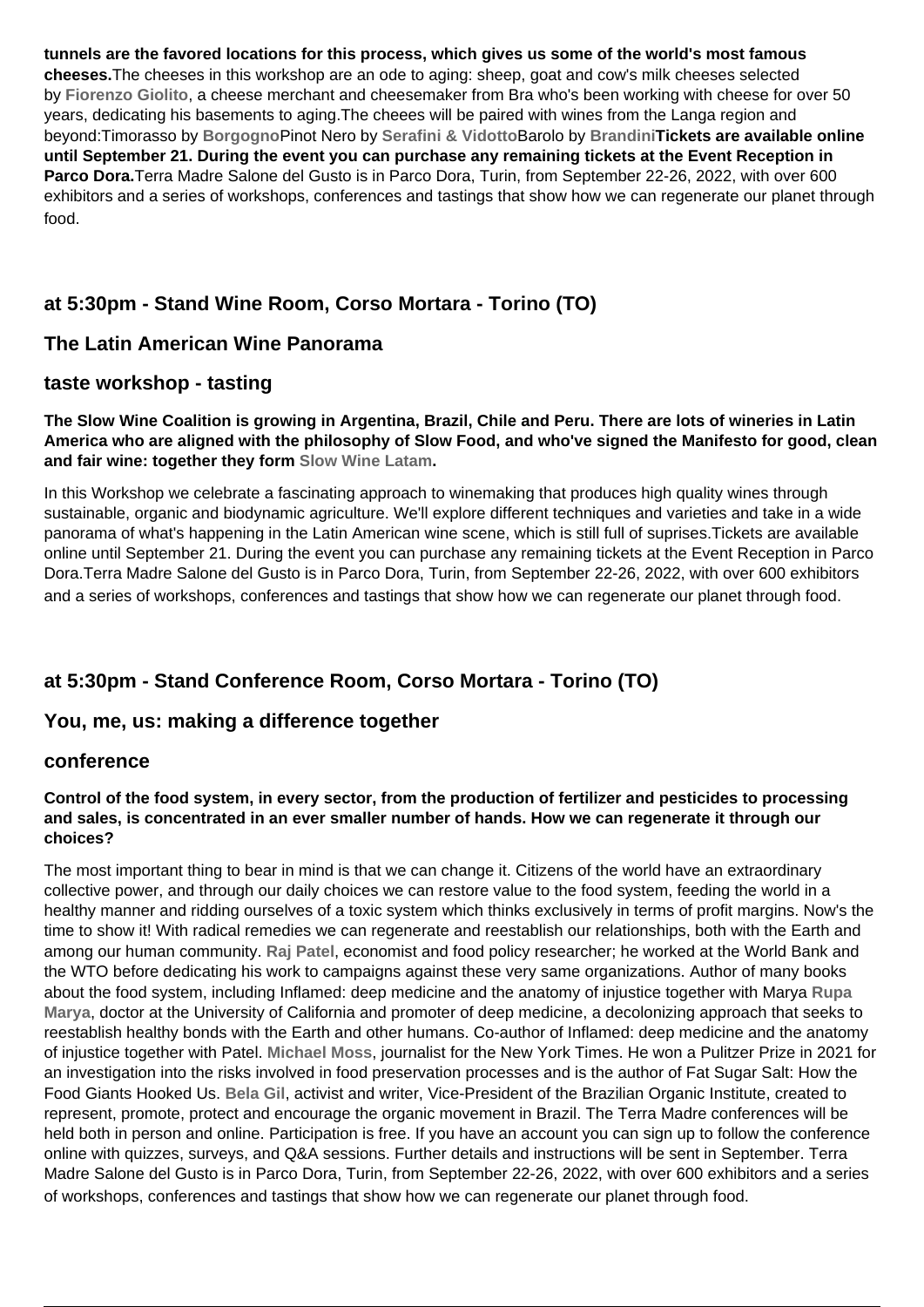# **at 7:00pm - Stand UniCredit Room 1, Corso Mortara - Torino (TO)**

# **Italian ricotta revisited**

# **taste workshop - tasting**

#### **They can be baked, salted, spiced, perfumed with hay, and made with milk of cows, sheep or goats: Italian ricotta isn't a monolithic product, but a wide range of cheeses.**

In this Taste Workshop we'll explore some of its more fascinating iterations: baked ricotta made using cow's milk from Sicily fermented sheep's milk ricotta from Puglia **[Valnerina Ricotta Salata](https://www.fondazioneslowfood.com/en/slow-food-presidia/salted-ricotta-from-valnerina/)** (Slow Food Presidium), made in Umbria from sheep milk by traditional herders **[Saras del Fen](https://www.fondazioneslowfood.com/en/slow-food-presidia/saras-del-fen/)** (Slow Food Presidium) from Piedmont, made with a mix of cow, sheep and goat whey and aged in hay Sardinian sheep's milk ricotta The accompanying breads are provided by bakers from the **[Slow Grains](https://www.slowfood.it/slow-grains-la-rete-slow-food-dei-custodi-dei-grani-tradizionali/)** network in southern Italy. Wines will also be paired with the cheese according to region. Tickets are available online until September 21. During the event you can purchase any remaining tickets at the Event Reception in Parco Dora. Terra Madre Salone del Gusto is in Parco Dora, Turin, from September 22-26, 2022, with over 600 exhibitors and a series of workshops, conferences and tastings that show how we can regenerate our planet through food.

# **at 7:00pm - Stand UniCredit Room 2, Corso Mortara - Torino (TO)**

# **Delicacies of the Karst Plateau**

## **taste workshop - tasting**

**Between the Adriatic and Mitteleuropa lies the windswept Karst Plateau, a rich and wild habitat of just 500 square kilometers.**Heroic agriculture has been at the core of community life on the Karst Plateau for centuries, where **[Istrian Sheep](https://www.fondazioneslowfood.com/en/ark-of-taste-slow-food/istrian-goat/)** (Ark of Taste) are herded, and, in good years, **[Marasca Honey](https://www.fondazioneslowfood.com/en/ark-of-taste-slow-food/carso-marasca-honey/)** (also Ark of Taste) is made from the nectar of cherry tree flowers.In this workshop we'll explore these and other local delicacies: caveaged jamar cheese, cured meats from wild-raised pigs, oil from **[Bjelica olives](https://www.fondazioneslowfood.com/en/ark-of-taste-slow-food/bianchera-olive/)** (Ark of Taste) and wines made from Malvasia, Vitovska and Terrano grapes.

**Tickets are available online until September 21. During the event you can purchase any remaining tickets at the Event Reception in Parco Dora.**Terra Madre Salone del Gusto is in Parco Dora, Turin, from September 22-26, 2022, with over 600 exhibitors and a series of workshops, conferences and tastings that show how we can regenerate our planet through food.

# **at 8:30pm - Stand Sala dei Duecento, Via Nizza 230 - Torino (TO)**

# **Women chefs and the world of pasta**

#### **dinner date - partners' events**

#### **Pastificio Di Martino is a business we've come to know over the years not simply as a producer fo excellent pasta, but as an icon of pop culture.**

For this Dinner Date Pastificio Di Martino to present their **[Barbie](https://pastadimartino.it/partnerships/barbie/)** project: part of the proceeds from the sale of Barbie pasta goes to Food for Soul, an international non-profit dedicated to promoting socially-responsible actons that improve the health of our bodies and our planet.The dinner will be prepared by a series of Italian women chefs, including the Michelin-starred Cristina Bowerman of **[Glass Hostaria](https://glasshostaria.it/chef/)** in Cerignola.To pair we'll have matching wines from some of the finest Italian wineries.Tickets are available online until September 21. During the event you can purchase any remaining tickets at the Event Reception in Parco Dora.Terra Madre Salone del Gusto is in Parco Dora, Turin, from September 22-26, 2022, with over 600 exhibitors and a series of workshops, conferences and tastings that show how we can regenerate our planet through food.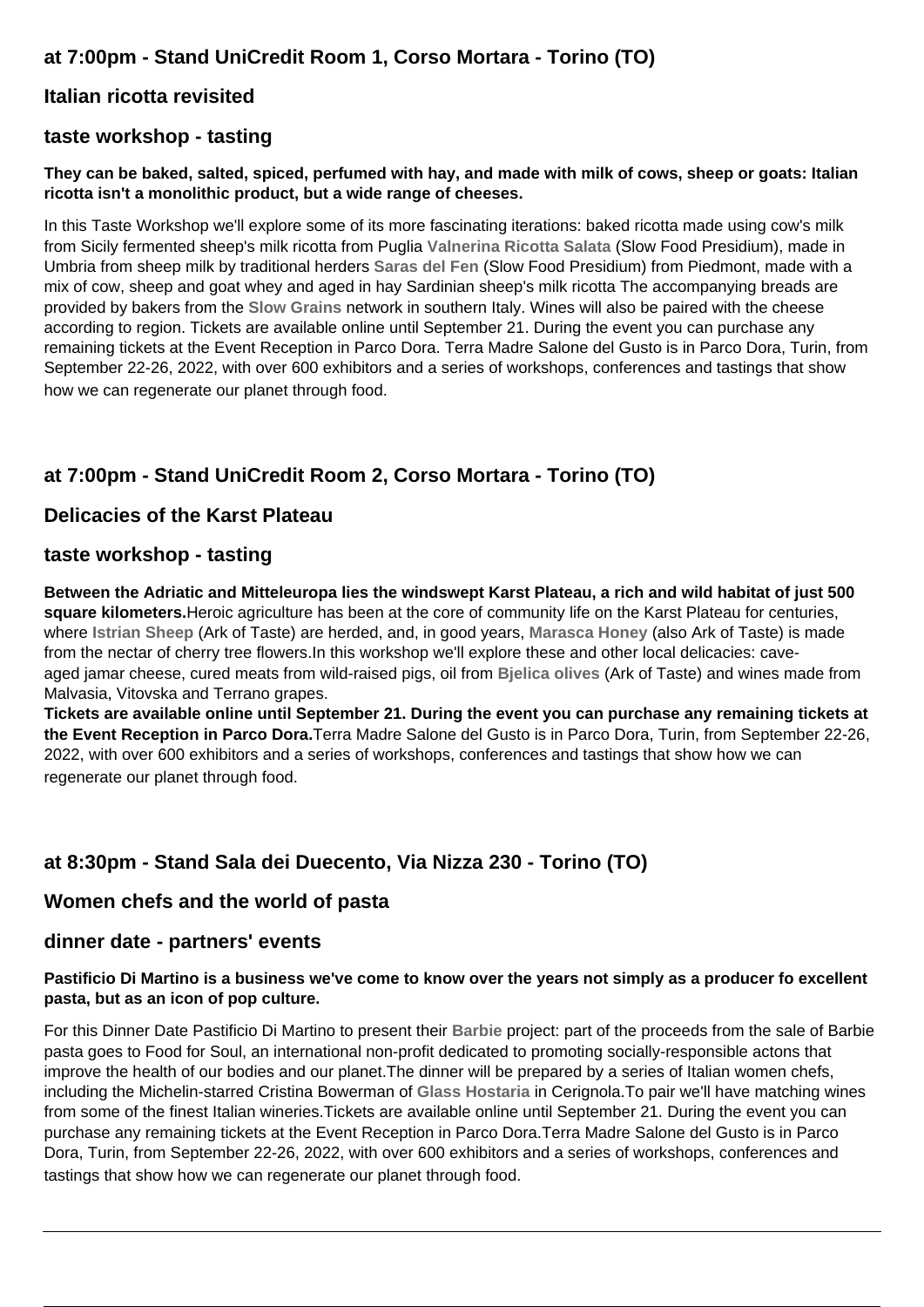# **Sunday September, 25th**

# **at 9:30am - Stand Lavazza Museum, Via Bologna, 32 - Torino (TO)**

## **Coffee and chocolate**

## **partners' events - taste workshop - tasting**

**Two products with a strong sensory and territorial bond: the similarities and relationship between coffee and chocolate are obvious to all.**Our journey in this Workshop takes us among different types of coffee and cacao and concludes with the perfect combinations of the two. We'll explore the importance of balance between the two elements, so that neither dominates the other, allowing room for the sensory intensity of both products.**This Workshop is held at [Museo Lavazza,](https://www.lavazza.it/it/museo-lavazza.html) which we highly recommend a visit to! Tickets are available online until September 21. During the event you can purchase any remaining tickets at the Event Reception in Parco Dora.Terra Madre Salone del Gusto is in Parco Dora, Turin, from September 22-26, 2022, with over 600 exhibitors and a series of workshops, conferences and tastings that show how we can regenerate our planet through food.** 

# **at 11:30am - Stand Wine Room, Corso Mortara - Torino (TO)**

#### **Post-earthquake wine**

#### **taste workshop - tasting**

#### **Belice (1968), Friuli Venezia Giulia (1976), Irpinia (1980), L'Aquila (2009). Lands linked by a common experience: the devastating effects of earthquakes.**

They're also lands that, after the earthquakes, have seen a powerful regeneration pushed forward by people who refuse to give up. In each of these contexts viticulture has played an important role, and in this Workshop we'll taste some of the most evocative labels of these lands which have contributed to their cultural revival.Tickets are available online until September 21. During the event you can purchase any remaining tickets at the Event Reception in Parco Dora.Terra Madre Salone del Gusto is in Parco Dora, Turin, from September 22-26, 2022, with over 600 exhibitors and a series of workshops, conferences and tastings that show how we can regenerate our planet through food.

# **at 1:00pm - Stand UniCredit Room 1, Corso Mortara - Torino (TO)**

#### **Beyond the bacon: cured meats from other animals**

#### **taste workshop - tasting**

#### **Charcuterie isn't just made with meat from pigs, as we well know. But what we often don't know why producers choose to make certain cured meats in the way they do, and the meaning of natural charcuterie.**

Cured meats made with beef, sheep or goat meat are often made to make pastoralism more profitable in marginal areas, adding an extra income stream beyond dairy products. Natural charcuterie, made without nitrites and nitrates but only with natural preservatives like salt, pepper, chili pepper, spices and smoke, are healthier for us, and reflect more respectful forms of animal husbandry which are particularly mindful of the animals' diets and life cycles. In this workshop we'll taste: wild boar salami from Basilicata salami made from the **[Varzese-ottonese-tortonese cow](https://www.fondazioneslowfood.com/en/slow-food-presidia/varzese-cattle/)** in Lombardy **[Gargano goat](https://www.fondazioneslowfood.com/en/slow-food-presidia/gargano-goat/)** bresaola from Puglia Cured meats from the **[Cornigliese Sheep](https://www.fondazioneslowfood.com/en/slow-food-presidia/cornigliese-sheep/)** of Emilia Romagna The accompanying breads are provided by bakers from the **[Slow Grains](https://www.slowfood.it/slow-grains-la-rete-slow-food-dei-custodi-dei-grani-tradizionali/)** network. Wines will also be paired with the charcuterie according to region. Tickets are available online until September 21. During the event you can purchase any remaining tickets at the Event Reception in Parco Dora. Terra Madre Salone del Gusto is in Parco Dora, Turin, from September 22-26, 2022, with over 600 exhibitors and a series of workshops, conferences and tastings that show how we can regenerate our planet through food.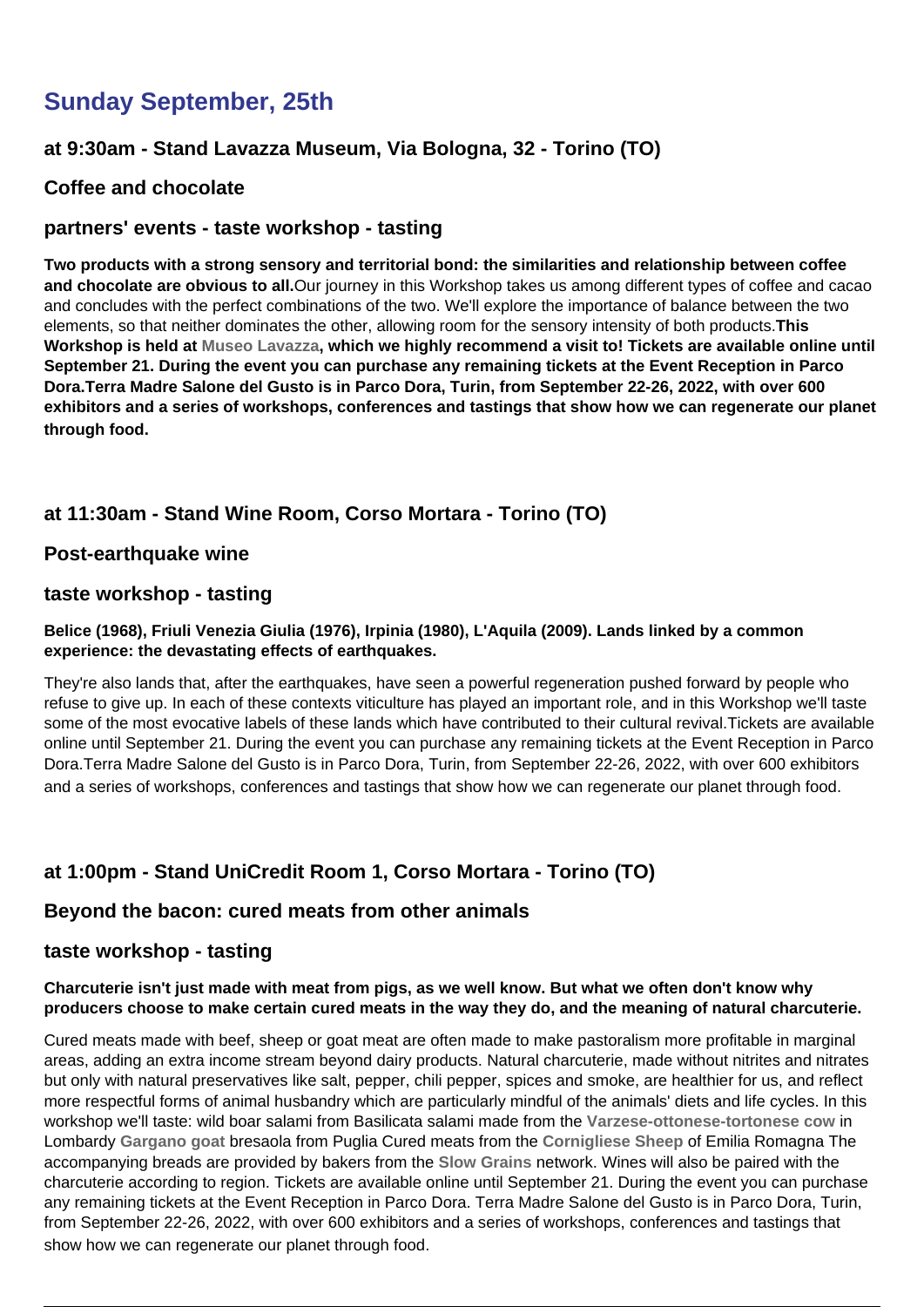# **at 1:00pm - Stand UniCredit Room 2, Corso Mortara - Torino (TO)**

# **Alien presences: invasive species in our lakes and meadows**

# **taste workshop - tasting**

What are these "alien presences" that are taking over our lakes and meadows, threatening their ecological equilibrium and biodiveristy?Would you like to learn how to use "new" edible herbs and fish in your coooking, which weren't present until recently? In this Workshop we discover some recipes for the regeneration of ecosystems through the use of these "alien" ingredients that are generally overlooked or regarded as waste?From the Slow Food Convivium for Lago Maggiore and Verbano we welcome Massimiliano Celeste, chef at Il Portale and Caffè delle Rose (Verbania) and Maria Cristina Pasquali, consultant for Geo Rai3.**Tickets are available online until September 21. During the event you can purchase any remaining tickets at the Event Reception in Parco Dora.**Terra Madre Salone del Gusto is in Parco Dora, Turin, from September 22-26, 2022, with over 600 exhibitors and a series of workshops, conferences and tastings that show how we can regenerate our planet through food.

# **at 2:30pm - Stand Wine Room, Corso Mortara - Torino (TO)**

# **Young winemakers: regeneration in Langhe and Roero**

## **taste workshop - tasting**

In this Workshop we want to explore the theme of Terra Madre Salone del Gusto 2022: Regeneration.We'll do that through the stories of six wineries in the Langhe and Roero who in some cases have been inherited by new generations, while others are the fruit of new producers who've come to wine from other fields.Barolo as told by **[Alessandro Veglio](https://www.mauroveglio.com/)**, son of Mauro, in La Morra, and by **[Lalù](https://lalu.wine/it)** of Serralunga, produced by friends Luisa Sala and Lara Rocchetti, who started their business in just 2019. Then there's the Barbaresco of the young Luca Pasquero of **[Paitin](https://www.paitin.it/)** in Neive, and that of Francesco Rocca of **[Bruno Rocca](https://www.brunorocca.it/)**. We then move up to Roero with **[Stefano](https://giovannialmondo.com/) [Almondo](https://giovannialmondo.com/)**, son of Domenico, and **[Alberto Oggero,](https://www.albertooggero.it/)** who inherited his passion for wine from his grandfather, returning to the vineyard to reestablish the winemaking tradition that had skipped a generation.**Tickets are available online until September 21. During the event you can purchase any remaining tickets at the Event Reception in Parco Dora.**Terra Madre Salone del Gusto is in Parco Dora, Turin, from September 22-26, 2022, with over 600 exhibitors and a series of workshops, conferences and tastings that show how we can regenerate our planet through food.

# **at 4:00pm - Stand UniCredit Room 1, Corso Mortara - Torino (TO)**

# **A match made in heaven: Italian biscuits and dessert wines**

# **taste workshop - tasting**

#### **Vin Santo and canutcci from Tuscany may be the most famous combination of dessert wine and biscuits, but we find varieties on the theme from across Italy, from Piedmont to Siciliy.**

As well as the classic Tuscan version of cantucci biscuits from Prato with passito wine from Chianti, we'll also tate:Krumiri biscuits from Casale Monferrato together with Moscato Passito from Loazzolo**[Palestrina and Castel](https://www.fondazioneslowfood.com/en/slow-food-presidia/palestrina-giglietto-biscuit/) [San Pietro Romano Giglietto Biscuits](https://www.fondazioneslowfood.com/en/slow-food-presidia/palestrina-giglietto-biscuit/)** (Slow Food Presidium) together with Canellino di Frascati wine**[Cuddrireddra di Delia](https://www.fondazioneslowfood.com/en/slow-food-presidia/delia-cuddrireddra/)**, a typical sweet from Sicily, together with passito wine from the island of Panetelleria.Tickets are available online until September 21. During the event you can purchase any remaining tickets at the Event Reception in Parco Dora.Terra Madre Salone del Gusto is in Parco Dora, Turin, from September 22-26, 2022, with over 600 exhibitors and a series of workshops, conferences and tastings that show how we can regenerate our planet through food.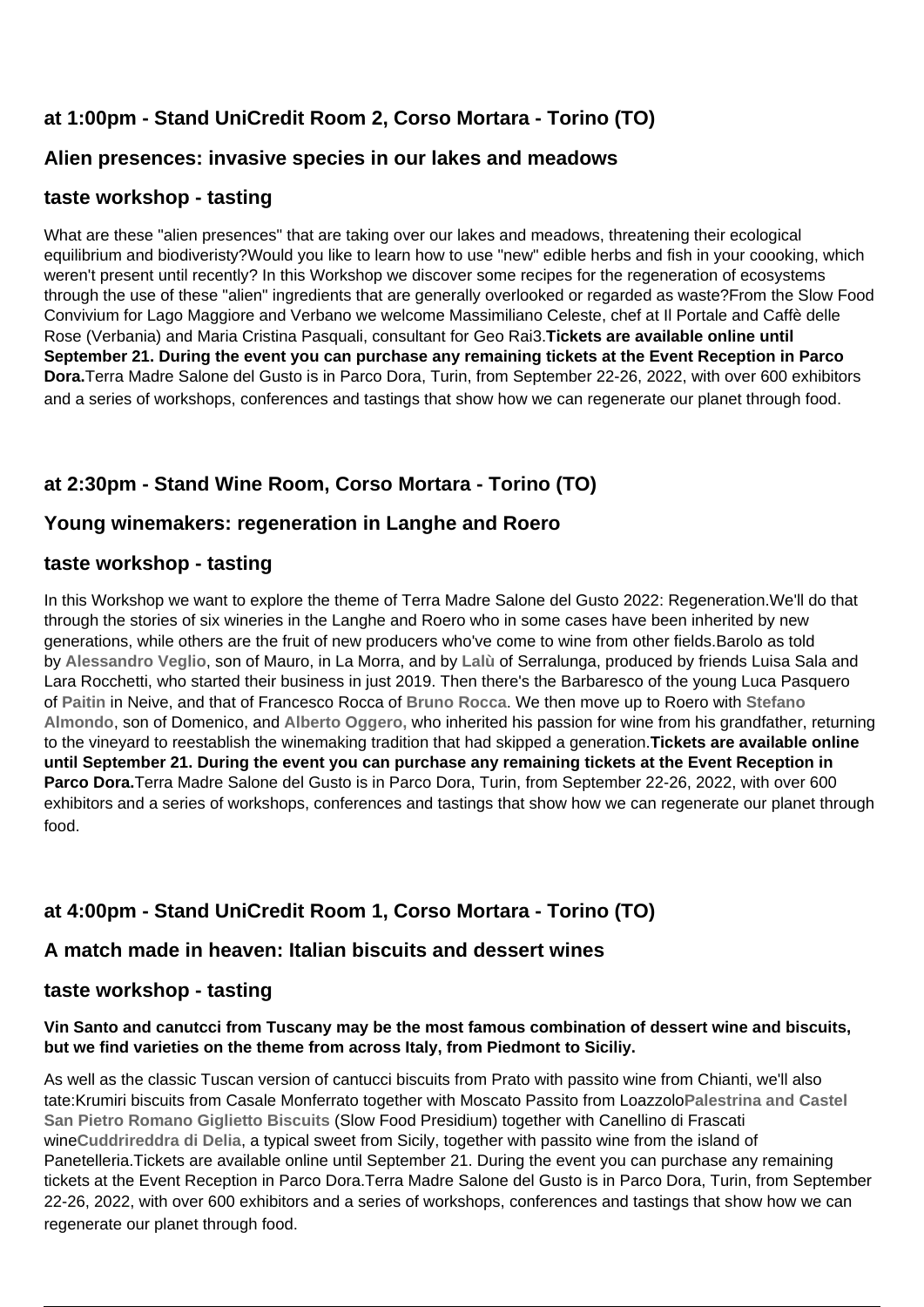# **at 5:00pm - Stand Punt e Mes Hall, Via Nizza 230 - Torino (TO)**

## **Frontier Cheese**

## **taste workshop - tasting**

**Across the Alps there are stable pastures and wild plants like the elmleaf blackberry, dog-rose, hawthorn, birch and beech that constitute an ideal diet for cows, sheep and goats. From one part of the mountain range to another the plant distribution changes, and therefore the sensory profile of the cheeses made with the milk of grazing animals.**

In this Taste Workshop we explore the differences between toma cheese made on the alpine borders of Italy:Raschera from Piedmont and Beaufort from France Piedmont, bordering France**[Zincarlin](https://www.fondazioneslowfood.com/it/presidi-slow-food/zincarlin-della-valle-di-muggio/)** from Switzerland and **[Historic Rebel](https://www.fondazioneslowfood.com/it/presidi-slow-food/bitto-storico/)** from Lombardy (both of which are Slow Food Presidia) **[Formaggio di latteria turnaria](https://www.fondazioneslowfood.com/it/presidi-slow-food/formaggio-di-latteria-turnaria/)** from Friuli Venezia Giulia, and an aged cheese from SloveniaThe accompanying breads are provided by bakers from the **[Slow Grains](https://www.slowfood.it/slow-grains-la-rete-slow-food-dei-custodi-dei-grani-tradizionali/)** network. Wines will also be paired with the charcuterie according to region.Tickets are available online until September 21. During the event you can purchase any remaining tickets at the Event Reception in Parco Dora.Terra Madre Salone del Gusto is in Parco Dora, Turin, from September 22-26, 2022, with over 600 exhibitors and a series of workshops, conferences and tastings that show how we can regenerate our planet through food.

# **at 5:30pm - Stand Wine Room, Corso Mortara - Torino (TO)**

#### **No borders wine**

#### **taste workshop - tasting**

#### **Just how relevant are national borders when discussing wine? Perhaps less so than we commonly imagine. Sometimes the similiarities outweigh the differences, and we may even talk about "no borders" wine.**

In this Workshop we'll taste wine wines from either side of our arbitrary political boundaries:Collio, from Friuli, Italy, and Brda, from Sloveniawines from the French Alsac and the Mosel, Germanywines from either side of the Pyrenees MountainsAnd find out just how much, or how little, those invisible lines mean!Tickets are available online until September 21. During the event you can purchase any remaining tickets at the Event Reception in Parco Dora.Terra Madre Salone del Gusto is in Parco Dora, Turin, from September 22-26, 2022, with over 600 exhibitors and a series of workshops, conferences and tastings that show how we can regenerate our planet through food.

# **at 5:30pm - Stand Conference Room, Corso Mortara - Torino (TO)**

#### **The right to food: fighting for social and environmental justice**

#### **conference**

**The food sysem is built on a series of injustices. In order to regenerate the system, making it fair and inclusive, we must make alliance with food producers – both in the Global North and South – who are often the primary victims of these injustices, to confront the economic forces which threaten their livelihoods.**

The growth of the international movement for food sovereignty is part of a long history of resistance to the expropriation and exploitation of the land, the water, and workers. An exploitation which affects small-scale food producers across the world, and especially historically-marginalized groups. Together they are the backbone of a movement for food justice which demands fair and equal access to good, clean and healthy food. Among the speakers: **[Selma Dealdina](https://www.instagram.com/selmadealdina/?hl=en)**, engaged over the years in various groups and social movements, including the advisory services for the State Coordination of Quilombola Communities of Espirito Santo 'Zacimba Caba'; the Women's Collective of CONAQ; La Via Campesina. She is a board member of Amnesty International and the Casa Socio-Environmental Fund. **[Don Luigi Ciotti](https://2020.terramadresalonedelgusto.com/special-guests/)**, priest, journalist and social activist. In 1965 he founded Gruppo Abele, which works to help people in difficulty and to fight addiction of all kinds. In 1995 he founded Libera, an association which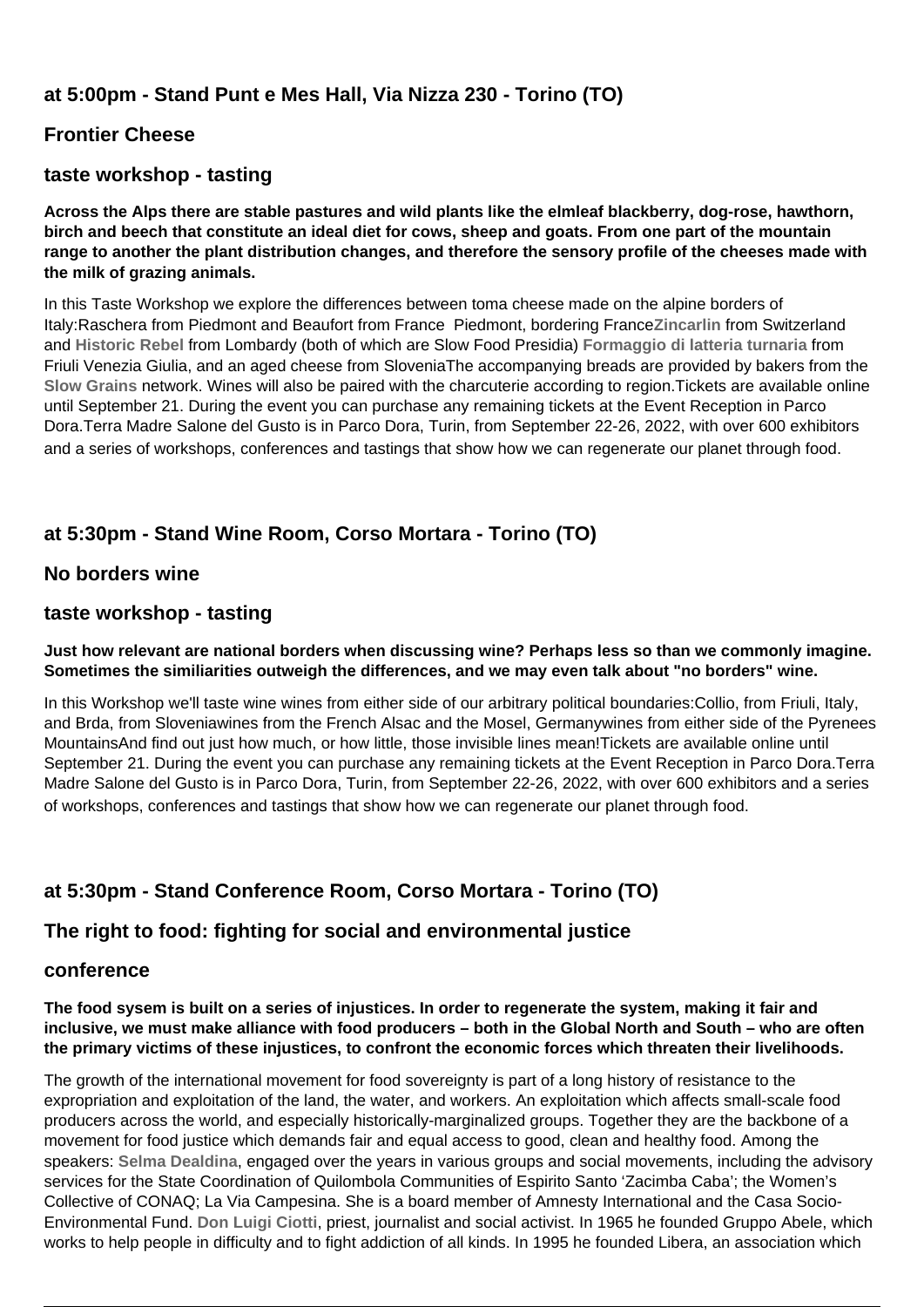promoted democratic legality and social justice and opposes organized crime. **[Willie Peyote](https://it.wikipedia.org/wiki/Willie_Peyote)**, Italian musician, whose work over five albums fuses rap with social consciousness, with a dose of irony, which has won him legions of fans and critical acclaim over the years. The Terra Madre conferences will be held both in person and online. Participation is free. If you have an account you can sign up to follow the conference online with quizzes, surveys, and Q&A sessions. Further details and instructions will be sent in September. Terra Madre Salone del Gusto is in Parco Dora, Turin, from September 22-26, 2022, with over 600 exhibitors and a series of workshops, conferences and tastings that show how we can regenerate our planet through food.

# **at 7:00pm - Stand UniCredit Room 1, Corso Mortara - Torino (TO)**

# **The stable pastures behind good cheese and honey**

## **taste workshop - tasting**

**Pastures may be considered stable when they're not subject to any chemical treatments, where no herbicides or pesticides are used. They're agricultural fields where different species of flowers and grasses grow wild, without human intervention.**

Stable pastures are fundamental for the conservation of biodiversity, both animal and vegetable. They offer animals a healthy, authentic diet, and consequently better, cleaner milk. Indeed, animal welfare is a critical element for cheese quality: happier animals produce better milk both from a nutritional and sensory perspective.In this Taste Workshop we'll taste a variety of cheeses made from the milk of animals who spend their lives on stable pastures in Italy, and learn to appreciate their complexity of flavor and aroma, as well as honeys from the same stable stures.Wine pairings selected by the Wine Bank of Pollenzo.Tickets are available online until September 21. During the event you can purchase any remaining tickets at the Event Reception in Parco Dora.Terra Madre Salone del Gusto is in Parco Dora, Turin, from September 22-26, 2022, with over 600 exhibitors and a series of workshops, conferences and tastings that show how we can regenerate our planet through food.

# **at 7:00pm - Stand UniCredit Room 2, Corso Mortara - Torino (TO)**

# **Fermented foods of the Slovenian tradition in Northeast Italy**

#### **taste workshop - tasting**

#### **The Slovenian language and Slovenian culinary traditions have survived for centuries in the extreme northeast of Italy, a land of forests and a mixed gastronomic culture which makes heavy use of fermented products.**

In this Taste Workshop we'll taste a number of dishes where fermented foods play a central role:briza, a traditional harvest soup made with white pumpkinsštakanje, a mash of seasonal vegetablesgoat and cow milk cheeses from small-scale producersgubana, a historic dessertAll of this will be accompanied by Slow wines from the Eastern Hills of Friuli and by Slivovitz, a typical prune spirit made in Slovenia, just a few kilometers over the border.Tickets are available online until September 21. During the event you can purchase any remaining tickets at the Event Reception in Parco Dora.Terra Madre Salone del Gusto is in Parco Dora, Turin, from September 22-26, 2022, with over 600 exhibitors and a series of workshops, conferences and tastings that show how we can regenerate our planet through food.

# **Monday September, 26th**

**at 10:00am - Stand Lavazza Museum, Via Bologna, 32 - Torino (TO)**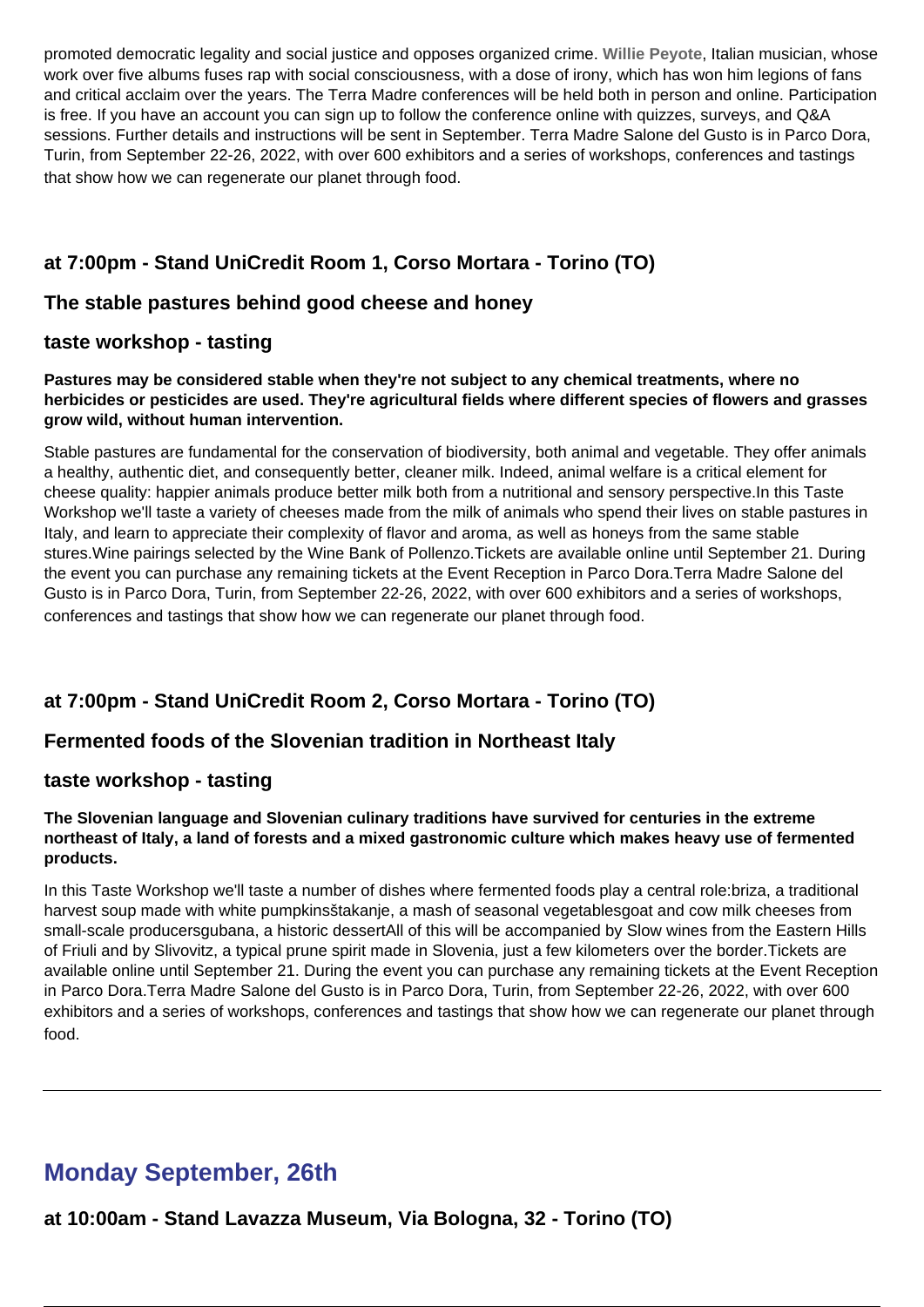# **Coffee in every language**

## **partners' events - taste workshop - tasting**

**Coffee in every language: a journey around the world, discovering the different uses and customs around our favorite drink.**We'll explore the story of coffee through its different methods of preparation and tasting according to the traditions of different countries. From Turkish coffee, to Brazilian "sock" coffee and Touba coffee from Senegal.**This Workshop is held at [Museo Lavazza](https://www.lavazza.it/it/museo-lavazza.html), which we highly recommend a visit to! Tickets are available online until September 21. During the event you can purchase any remaining tickets at the Event Reception in Parco Dora.Terra Madre Salone del Gusto is in Parco Dora, Turin, from September 22-26, 2022, with over 600 exhibitors and a series of workshops, conferences and tastings that show how we can regenerate our planet through food.** 

# **at 11:30am - Stand Wine Room, Corso Mortara - Torino (TO)**

## **Barolo by Sandrone: vertical tasting**

#### **taste workshop - tasting**

#### **The Barolo wines of Luciano Sandrone shot to fame in the 1980s with the near-mytical Cannubi Boschi (now Aleste) of 1985.**

Luciano's brother Luca and his daughter Barbara have since added other selections to their range, from Le Vigne to Vite Talin. We'll taste six vintages of Le Vigne, made with grapes from four vineyard parcels from four villages, returning to old Barolo tradition of mixing grapes from different areas. Taste it to believe it!Tickets are available online until September 21. During the event you can purchase any remaining tickets at the Event Reception in Parco Dora.Terra Madre Salone del Gusto is in Parco Dora, Turin, from September 22-26, 2022, with over 600 exhibitors and a series of workshops, conferences and tastings that show how we can regenerate our planet through food.

# **at 1:00pm - Stand UniCredit Room 1, Corso Mortara - Torino (TO)**

#### **Dangerous liaisons: Vermouth and aged cheese**

#### **taste workshop - tasting**

#### **In honor of the city of Turin, a combination which may considered unusual, but is growing in popularity: we pair powerful, aged cheeses with Turin vermouth.**

In this Workshop, we'll taste:a blue cheese from the valleys of Piedmontroquefort**[Historic Rebel](https://www.fondazioneslowfood.com/en/slow-food-presidia/heritage-bitto/)** cheese (Slow Food Presidium), which can be aged for many yearsA five-year aged Parmigiano ReggianoThe accompanying breads are provided by bakers from the **[Slow Grains](https://www.slowfood.it/slow-grains-la-rete-slow-food-dei-custodi-dei-grani-tradizionali/)** network.Tickets are available online until September 21. During the event you can purchase any remaining tickets at the Event Reception in Parco Dora.Terra Madre Salone del Gusto is in Parco Dora, Turin, from September 22-26, 2022, with over 600 exhibitors and a series of workshops, conferences and tastings that show how we can regenerate our planet through food.

# **at 1:00pm - Stand UniCredit Room 2, Corso Mortara - Torino (TO)**

#### **Carinthia: the enchanting valley of Lesachtal**

#### **taste workshop - tasting**

#### **Carinthia is a region of Austria with a proud gastronomic tradition that exudes its love for nature.**

This Workshop is an invitiation to reimagine our idea of tourism, and considere a slow excursion among Alpine lakes and pastures. There are 14 Slow Trails in the region, and you'll get a taste of them here.We'll start with the ancient